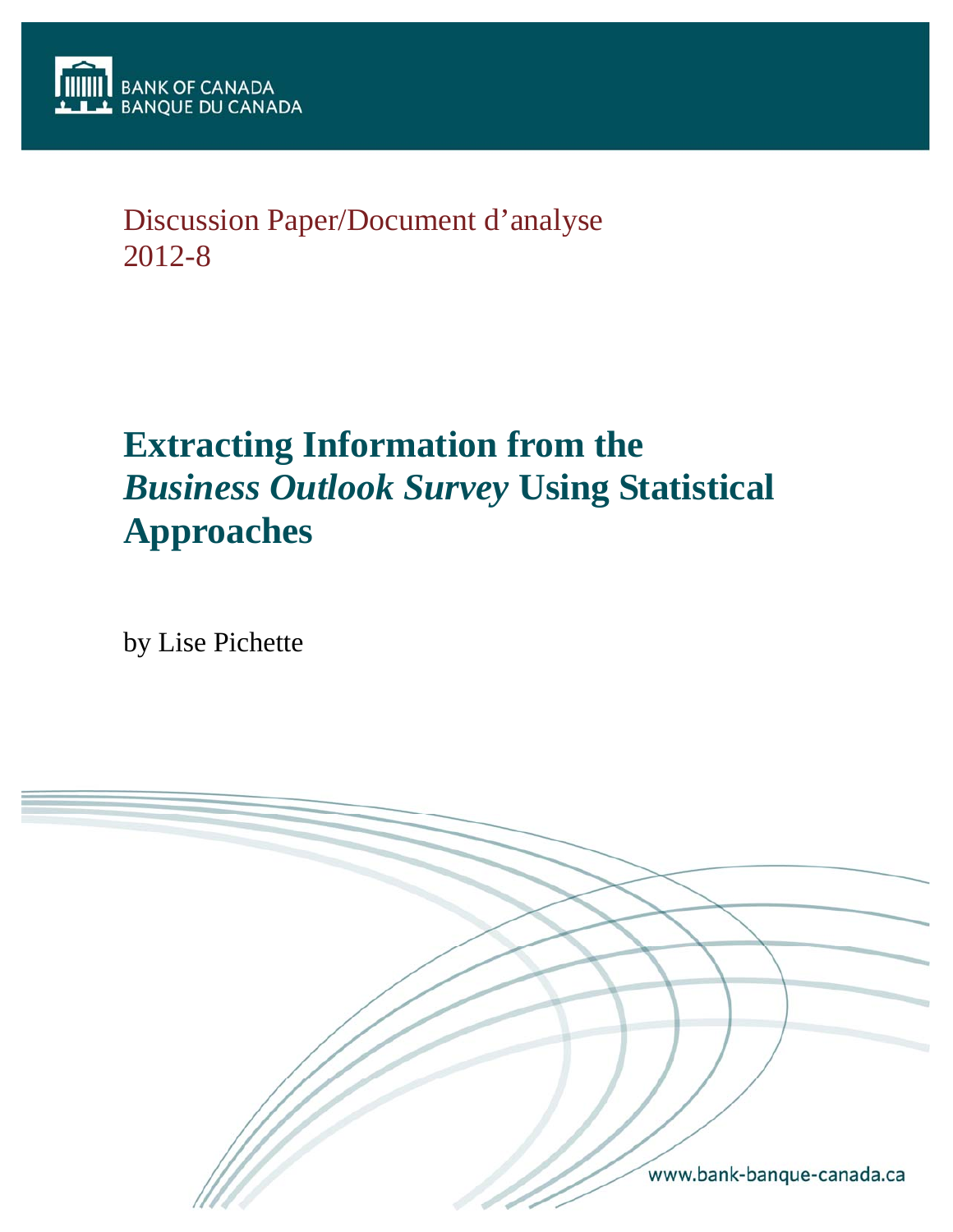Bank of Canada Discussion Paper 2012-8

December 2012

## **Extracting Information from the**  *Business Outlook Survey* **Using Statistical Approaches**

**by** 

### **Lise Pichette**

Canadian Economic Analysis Department Bank of Canada Ottawa, Ontario, Canada K1A 0G9 lpichette@bankofcanada.ca

2 No responsibility for them should be attributed to the Bank of Canada. Bank of Canada discussion papers are completed research studies on a wide variety of technical subjects relevant to central bank policy. The views expressed in this paper are those of the author.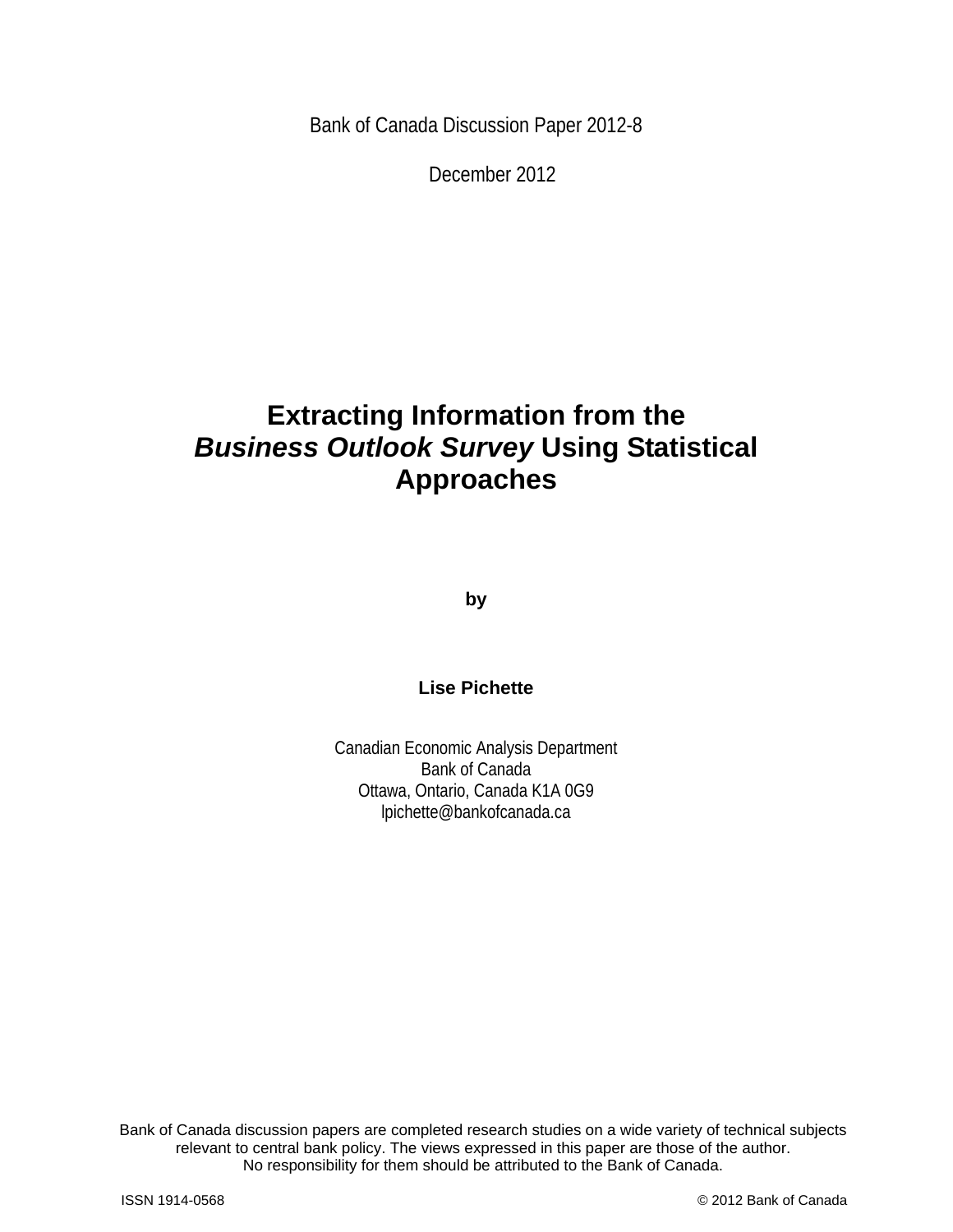## **Acknowledgements**

I would like to thank Brigid Brady, Lori Rennison and all my colleagues in the regional analysis division, Jean Boivin, Sharon Kozicki, Paul Fenton, Don Coletti, Robert Amano, Greg Tkacz, Paul Gilbert, participants in the Fellowship Exchange meetings at the Bank of Canada and participants in the SCSE 2010 for their helpful comments. I would also like to thank Tiago Rubin for his contribution at the early stages of the project, and Adrien Gagnon for his research assistance.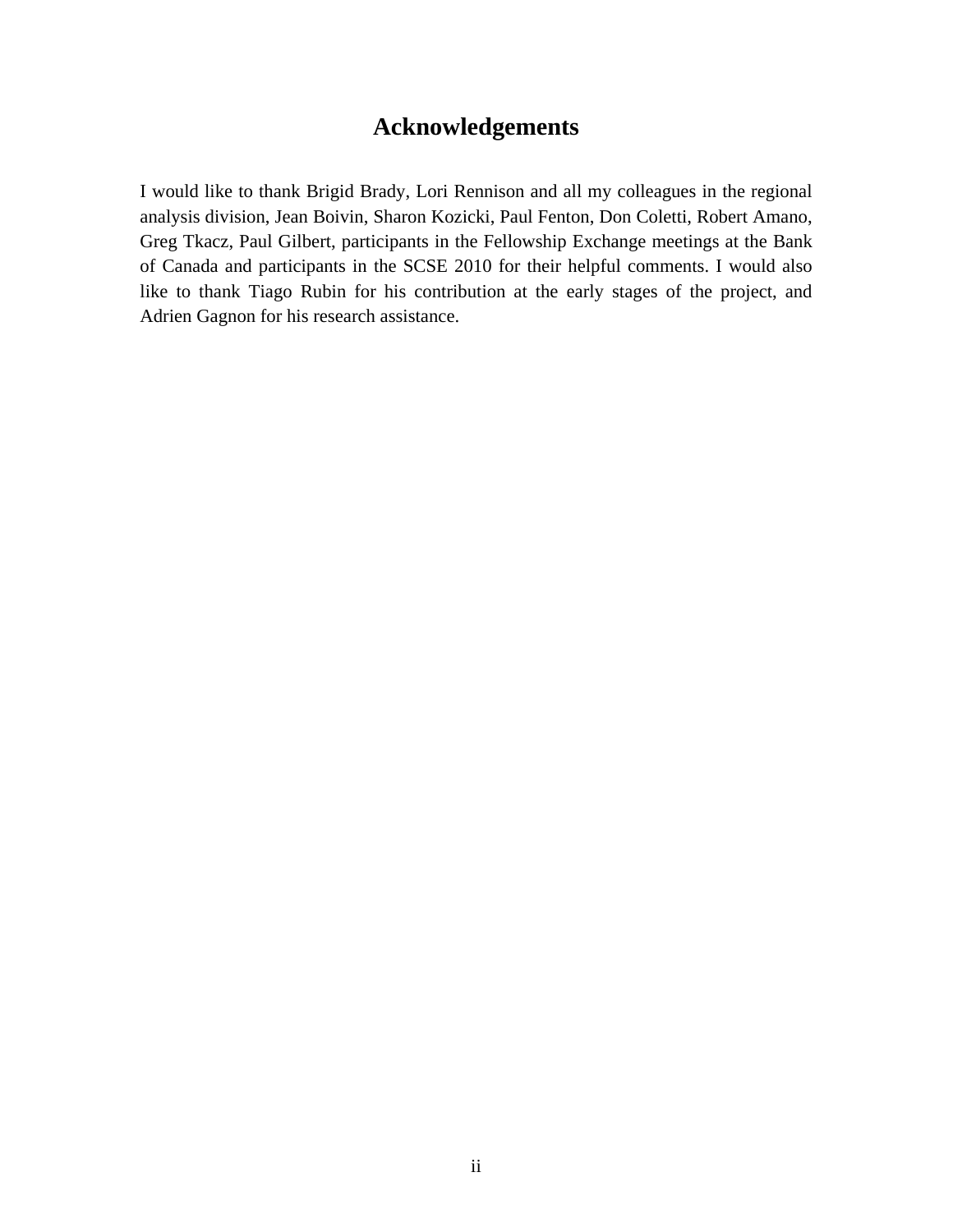### **Abstract**

Since the autumn of 1997, the regional offices of the Bank of Canada have conducted quarterly consultations with businesses across Canada. These consultations, summarized in the *Business Outlook Survey* (BOS), are structured around a survey questionnaire that covers topics of importance to the Bank, notably business activity, pressures on production capacity, prices and inflation, and credit conditions. The author aims to enhance our understanding of the survey's information content by extending the early work of Martin and Papile (2004) in two key ways. First, since all BOS questions are designed to capture some aspect of economic activity and are therefore interrelated, various approaches were considered to extract the common underlying variations among the indicators: a subjective approach (a simple average), principal-component analysis and factor analysis. Second, the information content of these common movements is assessed, using regression analysis and a forecasting assessment. The results suggest that all approaches to extract the information from the BOS provide very similar measures of underlying common variations. This underlying variable appears to be a useful indicator of economic activity, particularly for providing information on investment spending. However, the balance of opinion on future sales growth remains a better indicator than any measures of common movements for the growth of real GDP.

*JEL classification: C43, C82, E37* 

*Bank classification: Business fluctuations and cycles; Regional economic developments* 

## **Résumé**

Depuis l'automne 1997, les bureaux régionaux de la Banque du Canada mènent chaque trimestre une enquête auprès d'entreprises d'un bout à l'autre du pays. Cette enquête, dont les résultats sont résumés dans le bulletin *Enquête sur les perspectives des entreprises*, s'appuie sur un questionnaire portant sur des sujets importants pour la Banque, notamment l'activité économique, les pressions sur la capacité de production, les prix et l'inflation ainsi que les conditions du crédit. L'objectif de l'auteure est de faciliter notre compréhension du contenu informatif de l'enquête en prolongeant la recherche de Martin et Papile (2004) de deux grandes manières. Tout d'abord, comme toutes les questions de l'enquête sont destinées à capter un aspect de l'activité économique et que, dans ces conditions, elles se recoupent, l'auteure utilise diverses méthodes pour extraire les variations sous-jacentes communes aux indicateurs, soit une approche subjective (moyenne simple), une analyse en composantes principales et une analyse factorielle. Elle évalue ensuite le contenu informatif de ces mouvements en se livrant à une analyse de régression ainsi qu'à un exercice de prévision. Les résultats de ce travail donnent à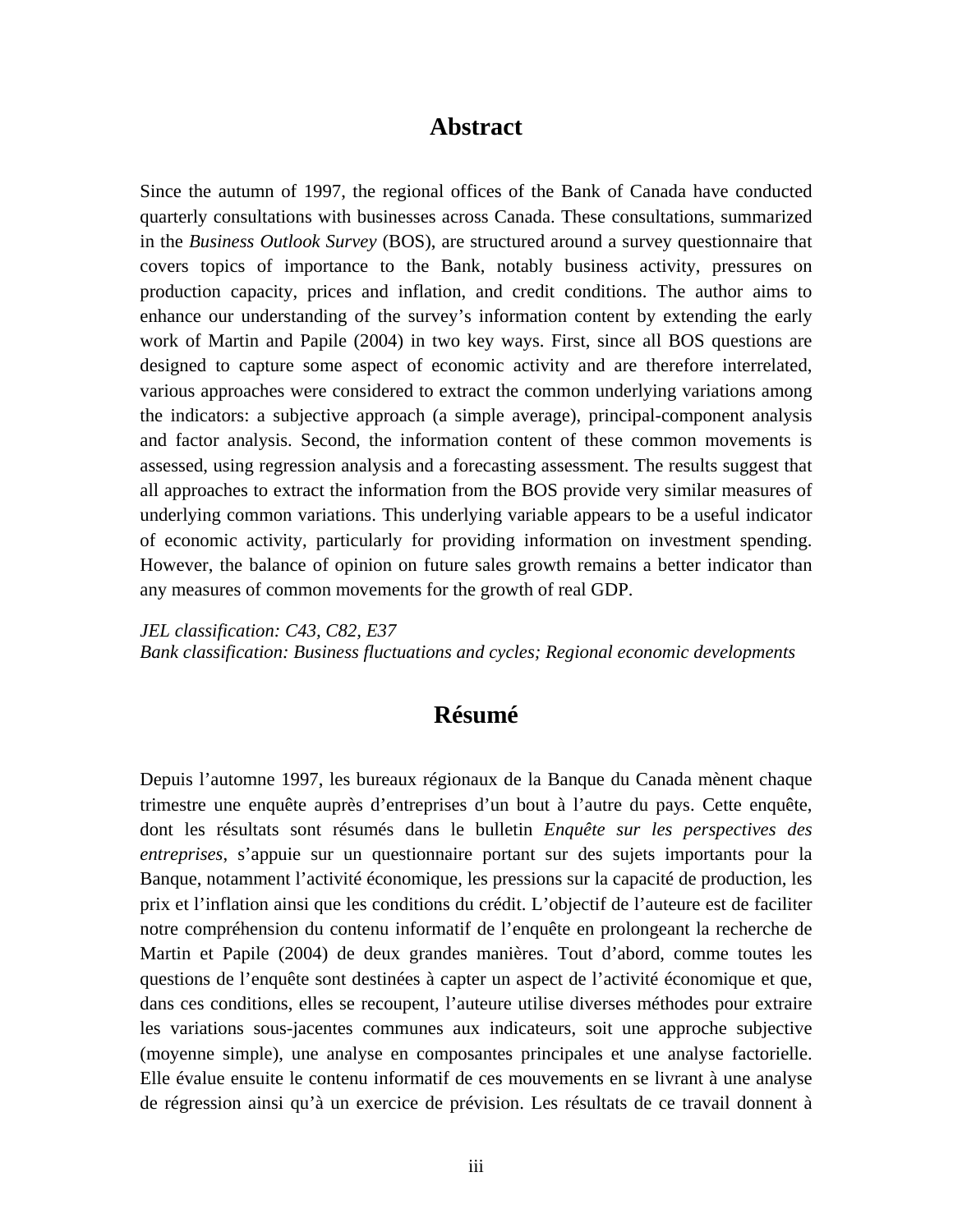penser que toutes les méthodes servant à extraire l'information de l'enquête fournissent des mesures très similaires des variations sous-jacentes communes. Cette variable sousjacente semble être un indicateur utile de l'activité économique, surtout pour ce qui est des dépenses d'investissement. Toutefois, le solde des opinions concernant la progression future des ventes demeure un meilleur indicateur de la croissance du PIB réel que n'importe quelle mesure des variations communes.

*Classification JEL : C43, C82, E37* 

*Classification de la Banque : Cycles et fluctuations économiques; Évolution économique régionale*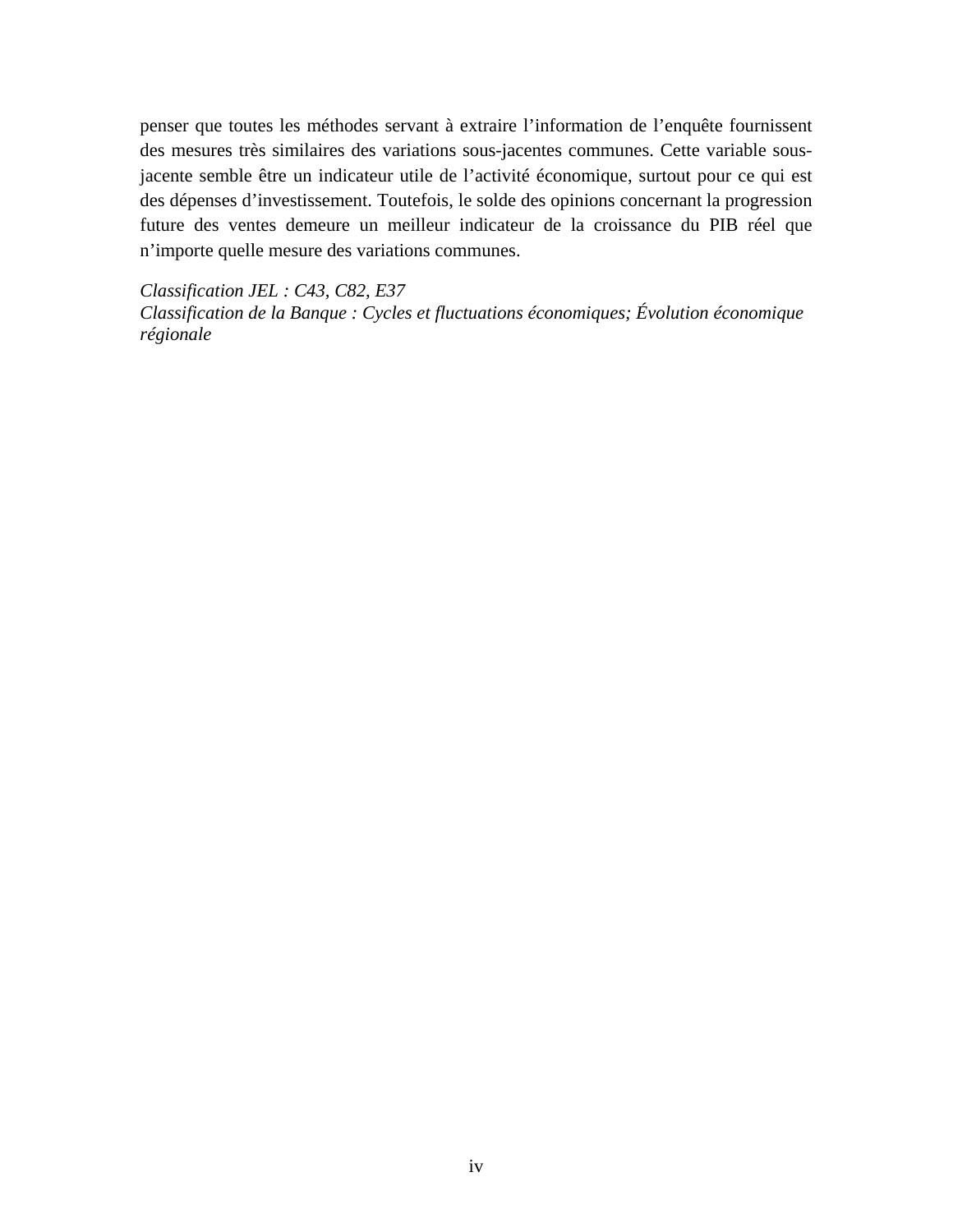## **1. Introduction<sup>1</sup>**

 $\overline{a}$ 

Since the autumn of 1997, the regional offices of the Bank of Canada have conducted quarterly consultations with businesses across Canada. These consultations, summarized in the *Business Outlook Survey* (BOS), are structured around a survey questionnaire that covers topics of importance to the Bank, notably business activity, pressures on production capacity, prices and inflation, and credit conditions.<sup>2</sup> The responses to these qualitative questions (e.g., whether sales volumes will increase at a greater, lesser or the same rate over the next 12 months as over the past 12 months), together with the explanations that accompany them, allow senior economic staff at the Bank's regional offices to provide a macro-level assessment of the economy. This assessment supplements the more quantitative approaches used by the Bank to evaluate the economic situation and outlook by providing insights into what businesses are seeing and planning.<sup>3</sup>

A key advantage of the BOS is its timeliness: the BOS has become a well-monitored information source for the media and the financial community since the Bank began its quarterly publication in 2004. The objective of this paper is to enhance our understanding of the survey's information content by extending the early work of Martin and Papile (2004) in two key ways. First, since all BOS questions are designed to capture some aspect of economic activity and are therefore interrelated, various approaches were considered to extract the common underlying variations among the indicators: a subjective approach (a simple average), principal-component analysis (PCA) and factor analysis (FA). Second, the information content of these common movements is assessed, using regression analysis and a forecasting assessment. The longer sample period now available for the survey data allows this type of statistical assessment. The first test of these measures' usefulness is whether they can help predict growth in real GDP, and if yes, whether they outperform the survey question on future sales expectations—the question most closely tied to measuring GDP. The second test is whether the common movements of indicators provide clearer signals for any one component of economic activity.

This paper is organized as follows. Section 2 reviews other business surveys' measures of underlying movements, which are commonly called indexes, and section 3 describes the BOS data. Section 4 describes the various approaches considered in this paper to extract the common movements from the BOS indicators. Section 5 assesses the information content of these measures using correlation and regression analysis, as well as a forecasting exercise. Section 6 offers some concluding comments.

<sup>&</sup>lt;sup>1</sup> Some results reported in this paper were published in the Autumn 2011 *Bank of Canada Review* (Pichette and Rennison 2011).

<sup>&</sup>lt;sup>2</sup> For a detailed description of the survey, see Martin (2004) and the "Backgrounder on Questions in the *Business Outlook Survey* Concerning Past Sales and Credit Conditions" (http://www.bankofcanada.ca/wpcontent/uploads/2011/07/bos\_backgrounder\_jan2008.pdf).

 $3$  See Macklem (2002) and Jenkins and Longworth (2002) for a description of how the BOS fits into the Bank's monetary policy decision-making process.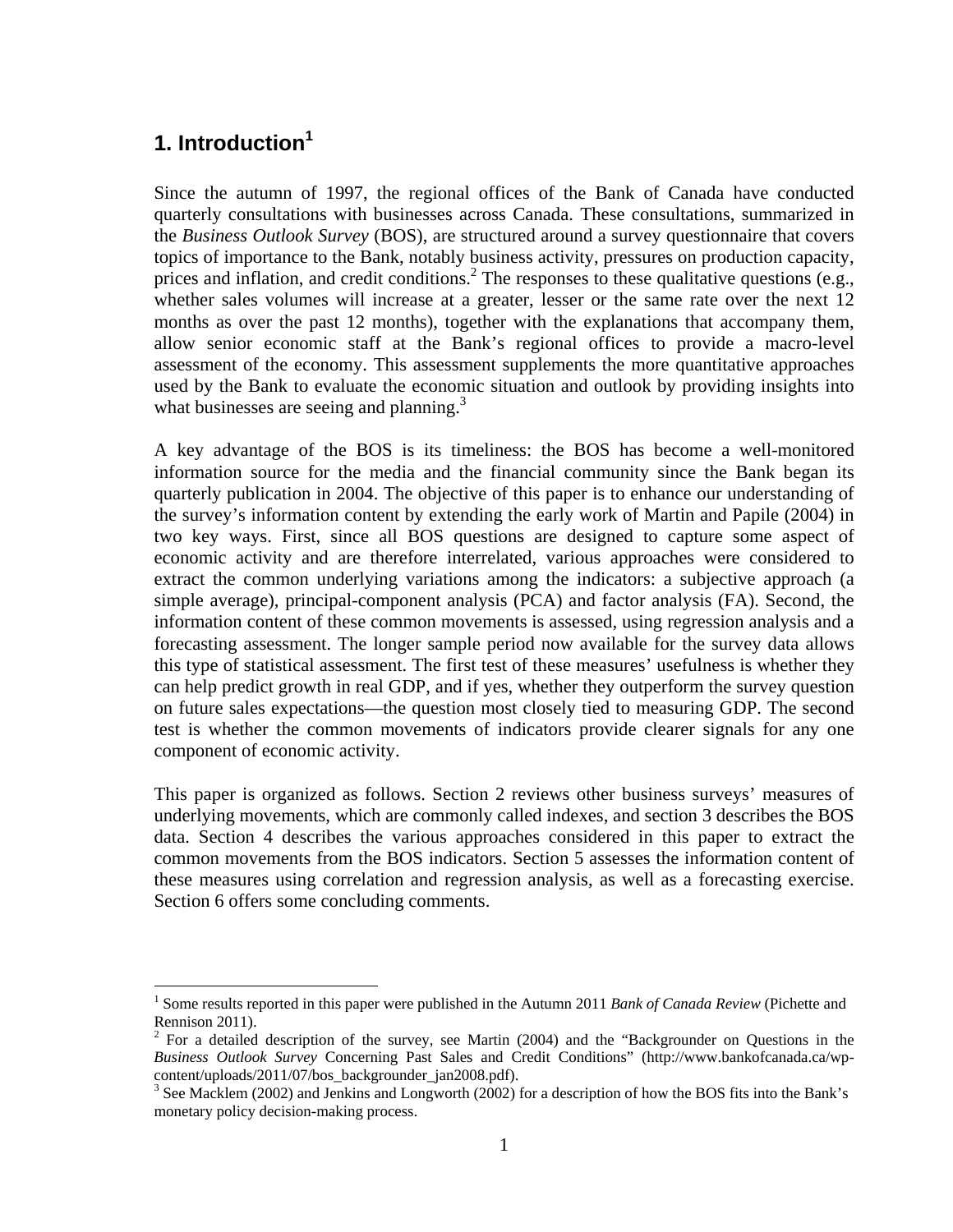## **2. Extracting Information from Business Surveys: Other Experiences**

While there are several business surveys conducted around the world, few institutions produce an index from the results of these surveys. In fact, results from business surveys are usually reported using balances of opinion or diffusion indexes for individual questions. Surveys for which results from multiple questions have been combined in a summary measure of underlying movements, a simple average or a weighted average are the most commonly used approach to extract this information. Well-known examples in the United States are the Manufacturing ISM *Report on Business*, in which the Purchasing Managers' Index (PMI) is defined as a composite index based on seasonally adjusted diffusion indexes for five of the indicators with equal weights, and the Conference Board's Measure of Business Confidence. In the latter case, the index is an average of the scores for three questions of the survey. The scores for each question are determined by assigning a value to the replies and calculating an average.

Most of the business survey indexes are similarly constructed using a simple or a weighted average of balances of opinion for different questions. Other examples are the Ifo Business Climate Index in Germany, the euro area Purchasing Managers' Index, the National Bank of Belgium's synthetic economic barometer and the NAB Business Confidence in Australia. The Conference Board of Canada publishes the Index of Business Confidence on a quarterly basis. As with the United States, this is an average of the balances of opinion for three questions of the survey. Twice a year, Export Development Canada also produce an index called the Trade Confidence Index, which is a composite score based on the responses to five questions on future global and domestic economic conditions and trade opportunities.

Useful business survey indexes are available in France. Each month, the Banque de France publishes a Business Sentiment Indicator on industry and services. This indicator is constructed using PCA to combine the replies of business managers to the monthly survey, extracting common movements from the balances of opinion. More details on the approach are provided in Darné and Brunhes-Lesage (2008). The National Institute of Statistics and Economic Studies (INSEE) also publishes a monthly indicator on the French economy, the Industrial Economic Climate (Synthetic Index) (Doz and Lenglart 1995, 1999; Cornec and Deperraz 2006). The INSEE survey includes eight questions, but two on prices are excluded from the indicator. This synthetic index is calculated using dynamic factor analysis.

In the literature, other papers assess the information content of business surveys using measures of common movements. Chamberlin (2007) uses PCA to construct an indicator from four survey measures of activity in the United Kingdom, which he then uses to forecast GDP. Using dynamic factor analysis, Bruno and Malgarini (2002) build synthetic indicators for the Italian economy based on four qualitative surveys, by the Institute for Studies and Economic Analysis (ISAE), of consumers and the manufacturing, retail and construction sectors. They compare these indicators with the usual ISAE consumer confidence indicator and with short-term movements of a quantitative variable related to their specific sector, respectively. The authors also construct an aggregate indicator using the four ISAE surveys, and they test its ability to track the cyclical features of Italy's GDP. Similarly, Hansson,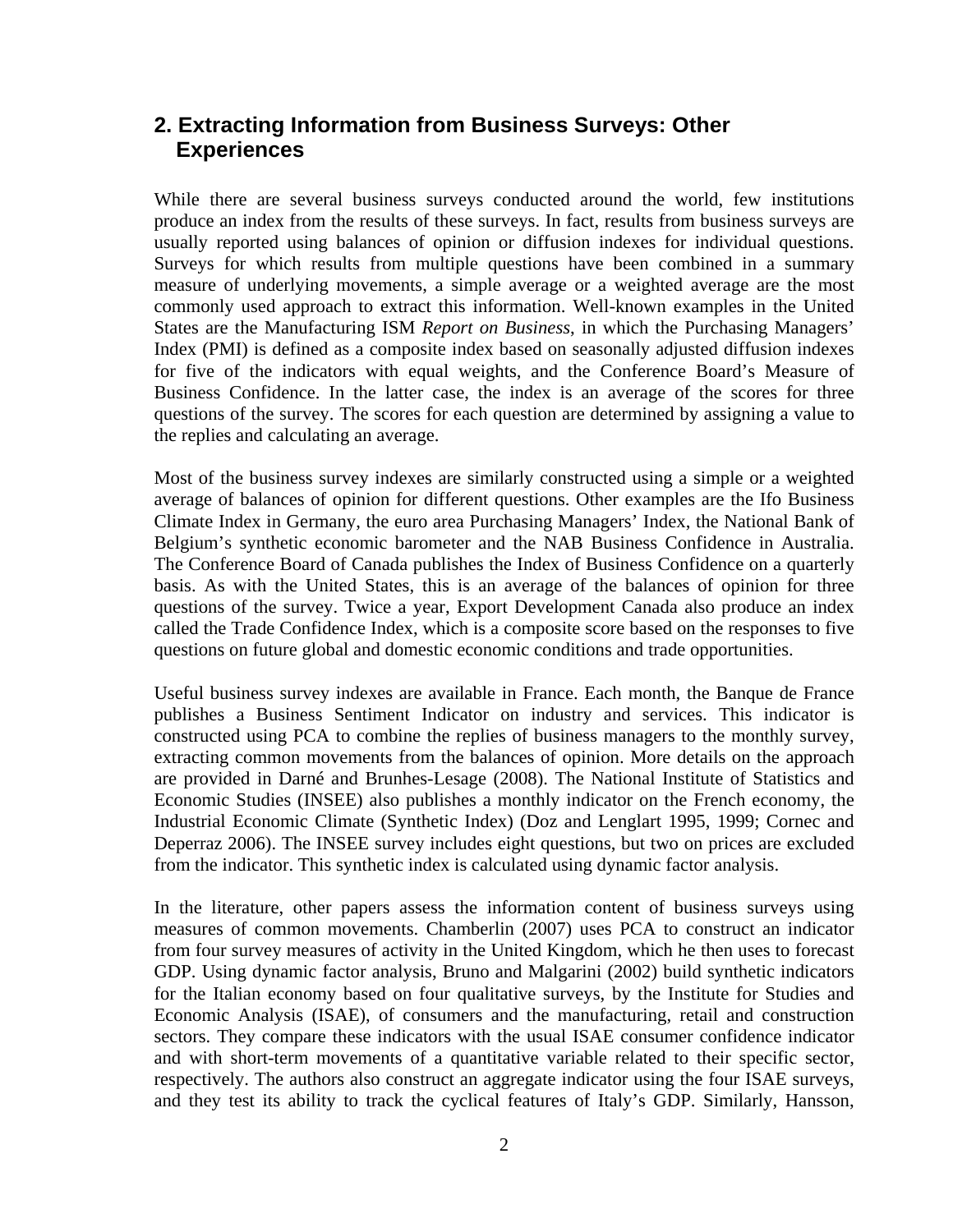Jansson and Lof (2003) examine the usefulness of data from business tendency surveys in Sweden for forecasting short-run developments in a number of economic variables. They use a dynamic factor model to extract the underlying movements from the survey, which are assessed for forecasting using a vector autoregressive approach. This procedure outperforms the competing alternatives, which use the survey variables directly, macro variables only or other popular indexes of economic activity to forecast GDP growth. For the other macro variables, the results are more mixed.

#### **3.** *Business Outlook Survey* **Data**

 $\overline{a}$ 

Each quarter, staff in the Bank's regional offices assess and amalgamate the signals from the survey regarding aggregate demand, aggregate supply and financial markets, informed by the broader discussions that take place with firms during interviews. Table 1 lists the BOS indicators that are useful for interpreting the survey results. While data for most BOS indicators are available from 1997Q3, the questions on credit conditions and on the ability of firms to meet an unexpected increase in demand were added more recently. In fact, the question on the ability to meet demand was added in 1999Q3 and the question on credit conditions in 2000Q3. The question on credit was modified in 2001Q4 to reduce its horizon from the past 12 months to the past 3 months. Extracting information from the published BOS indicators therefore requires that the length of the sample be limited to 2001Q4 to 2011Q4.4 Martin and Papile (2004) provide an assessment of the survey for those questions that were available for a sample beginning in at least 1999Q3.

For analytical and communication purposes, the responses to most BOS questions are expressed in terms of a balance of opinion, which is calculated by subtracting the proportion of negative responses from the proportion of positive responses. The balance of opinion can vary between -100 and +100. For questions on firms' ability to meet demand and on labour shortages, the proportion of respondents experiencing constraints is used.

Since this study aims to develop a measure of the common movements that summarizes the information published in the BOS, it seems natural to incorporate as many indicators as possible from the survey.5,6 The National Bank of Belgium has identified its criteria for the selection of the survey questions that compose the indicator: "an optimal business survey indicator is defined as an indicator having: 1) a high correlation with year-over-year GDP

<sup>&</sup>lt;sup>4</sup> While the information content analysis uses the sample spanning 2001Q4 to 2011Q2, the sample was also extended back to 2000Q3 using the first formulation of the credit-conditions question. Since results were very similar, this extended sample is used for the charts to illustrate the behaviour of the underlying variable through the 2001 slowdown.

 $<sup>5</sup>$  The BOS asks a number of supplemental questions that are useful in interpreting the survey results. The</sup> results from these questions are not available to the public, either because the information content is not considered to be significant (Martin 2004) or the sample is not long enough to assess the information content. Still, some questions were added to the dataset (e.g., probing questions that aim to identify the proportion of respondents expecting a decline in their sales or prices, and a question on the perceived intensity of labour shortages), but the measure of common movements was not significantly different from the one using only published information.

 $\frac{6}{6}$  The question relating to firms' expectations regarding consumer price index inflation over the next two years is excluded from this analysis, since it does not pertain to firms' views on their own business situation or plans.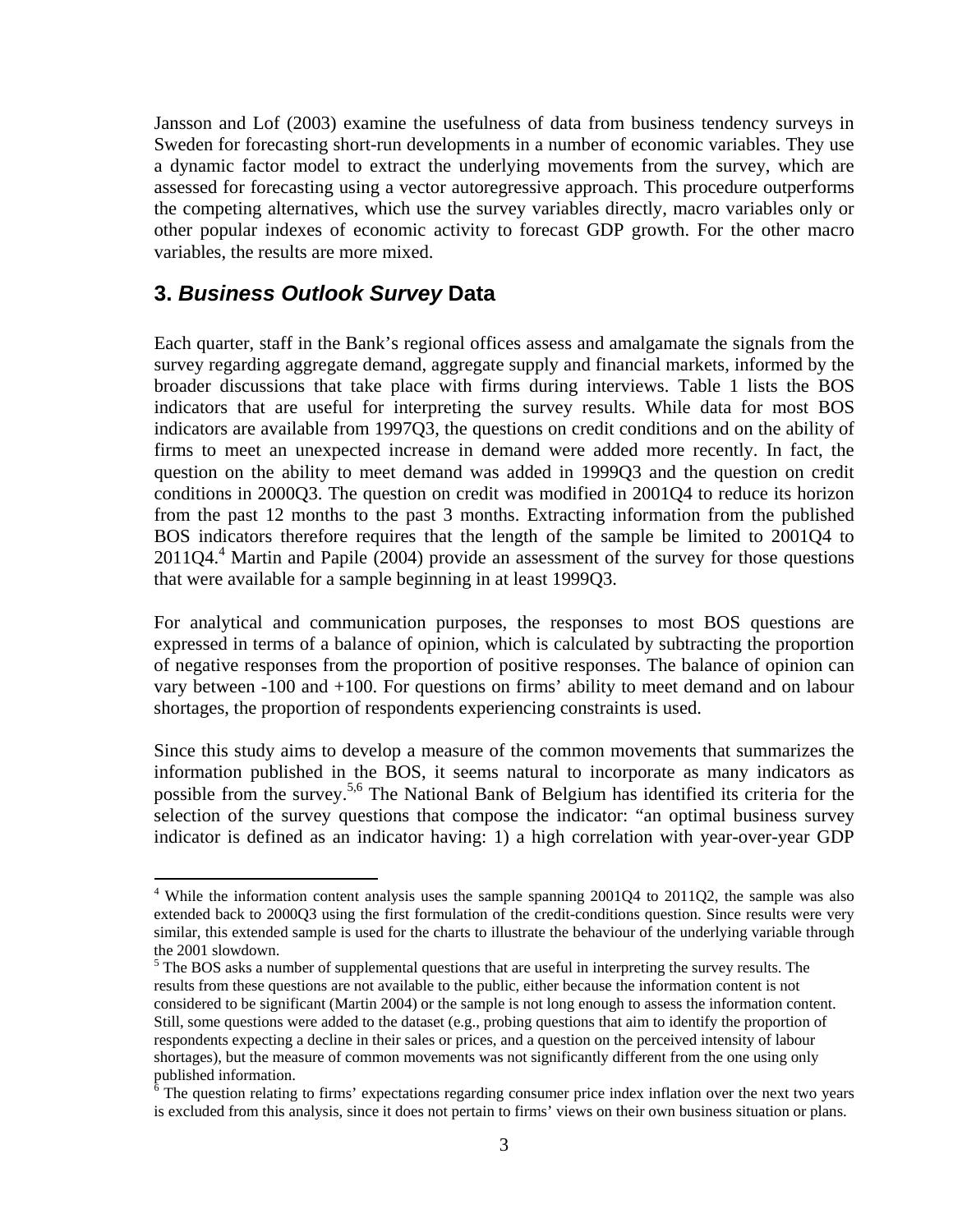growth, 2) a low degree of short-term variation, and 3) leading indicator properties."<sup>7</sup> This approach is very appealing, since the aim of an indicator would be to best reflect economic activity. However, frequent revisions to the GDP data would lead to an indicator that might not be optimal after the economic series is fully revised. This problem could be avoided by assessing the index on a truncated GDP series that would include only final data, but the history for the survey is still too short to allow this type of forecasting analysis. Instead, BOS questions are selected independent of any economic variables. This is consistent with simply summarizing the information from the survey, and it might be possible to reassess the combination of questions in the future, as was done at the National Bank of Belgium (De Greef and Van Nieuwenhuyze 2009).

## **4. Methodology**

There are various methodologies to extract information common to multiple indicators. The idea is to determine the weights for each series that will compose the indicator. The most widely used approach is the subjective method, which consists of choosing weights arbitrarily. These indexes are usually the weighted average of a set of survey questions. The main advantage of this method is its simplicity, but any choice of weights could be questionable, because they are subjective. Since the objective is to construct an index that summarizes firms' sentiments about their recent developments and future prospects, two other approaches, which estimate weights using an optimization process rather than assigning them arbitrarily, are appealing: PCA and FA. In this paper, each of these statistical methods is considered, as well as some subjective indexes, since most business survey indexes are built using this simple methodology.

#### **4.1 Principal-component analysis**

*"The central idea of principal component analysis (PCA) is to reduce the dimensionality of a data set consisting of a large number of interrelated variables, while retaining as much as possible of the variation present in the data set.*" (Joliffe 2002, 1)

This method generates a new set of variables—principal components—that are linear combinations of the original variables. Principal components are artificial variables that account for most of the variance in the observed variables contained in the dataset, and they are all orthogonal to each other.

The first principal component is obtained by maximizing its contribution to the variance of a set of  $p$  variables  $(x)$ . It is expressed as follows:

$$
\alpha'_1 x = \alpha_{11} x_1 + \alpha_{12} x_2 + \dots + \alpha_{1p} x_p = \sum_{j=1}^p \alpha_{1p} x_p,
$$

 $\overline{a}$ 

 $7$  De Greef and Van Nieuwenhuyze (2009, 37).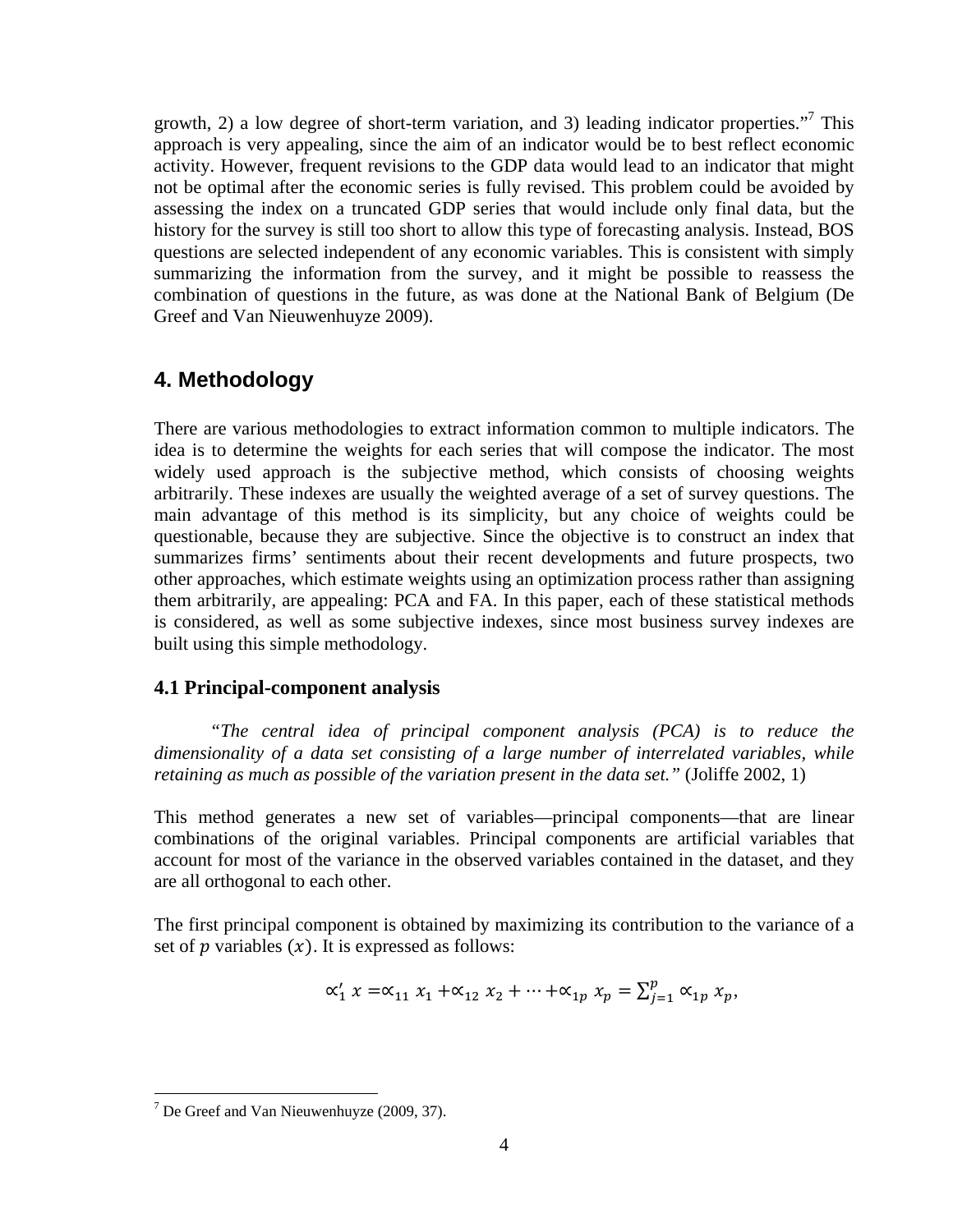where x has a covariance matrix Σ. To derive this first principal component, the vector  $\alpha_1$ maximizes  $var(\alpha_1' x) = \alpha_1' \Sigma \alpha_1$  subject to  $\alpha_1' \alpha_1 = 1$ .<sup>8</sup>

By definition, the number of principal components that can be found is the same as the number of variables considered, but, in general, most of the variance in the dataset will be accounted by fewer principal components. For this analysis, only the first principal component (PC1) is retained.

Two sets of BOS indicators are used to construct  $PC1_{ALL}$  and  $PC1_{ GDP}$ . The former is extracted from all of the questions, while the latter excludes the questions pertaining to price development.<sup>9</sup> Each BOS indicator is normalized by its standard deviation.

#### **4.2 Factor analysis**

The main idea behind FA is the same as for PCA to the extent that it aims to reduce the dimensionality of a dataset, but instead of retaining as much as possible of the variation in the dataset, FA extracts the common movements. Another difference is that FA invokes a model relating the variables of the dataset to a reduced number of factors (or latent variables). $10$ 

As for PCA, two factors  $(Fl_{ALL}$  and  $Fl_{GDP}$ ) are estimated using the sets of variables described in Appendix A.

#### **4.3 Subjective methodology**

To compare the performance of the underlying variables constructed using PCA and FA, some indexes are calculated using a subjective approach. These types of indexes are used widely around the world to summarize information from business surveys. Most subjective indexes are simple or weighted averages of the balances of opinion for more than one question.

This study starts with the simplest option—applying an equal weight to each BOS question. Ultimately, there are an infinite number of possible combinations of weights, and all subjective methods to determine weights could be argued to be arbitrary. However, simple averages have performed well in other situations (e.g., while not optimal, simple averages of forecasts from alternative models are often the most successful, even in comparison to estimated optimal combinations of those same forecasts [Stock and Watson 2004]). In addition, as will be shown below, the constructed index tends to be rather robust to modest changes in weights.

Several indexes are created using selected questions: an activity index (AI), which includes four questions pertaining to business activity; a production capacity index (PCI), which

 $\overline{a}$ 

<sup>&</sup>lt;sup>8</sup> See Appendix B for more details.

<sup>&</sup>lt;sup>9</sup> See Appendix A for a detailed list of questions included in each dataset. <sup>10</sup> See Appendix B for technical details.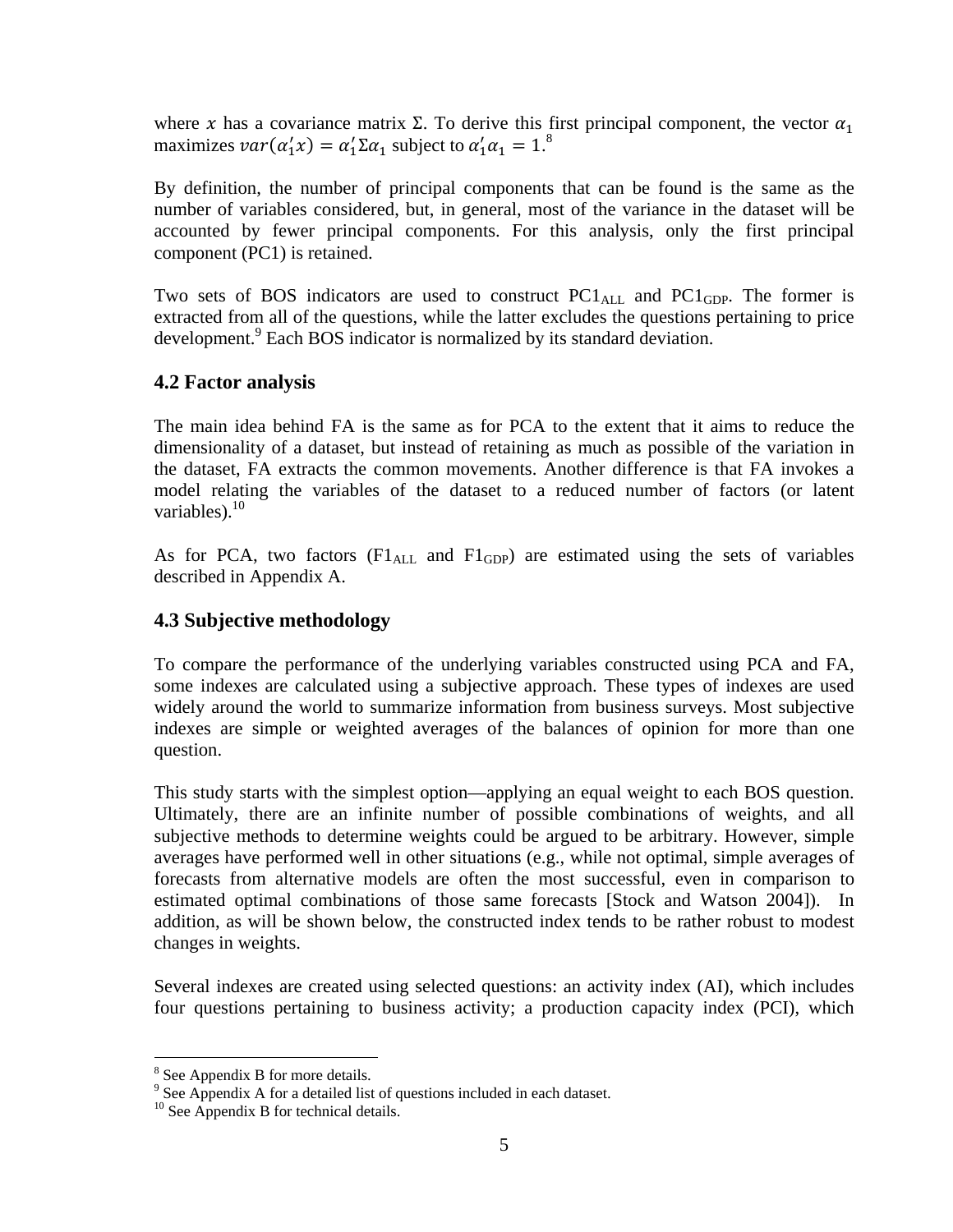includes two questions aiming to assess pressures on production capacity;<sup>11</sup> and a price index (PI), which includes questions only on input and output price growth.

Composite indexes (CI and CIxP) are then constructed as a simple average of these subindexes:

$$
CI = \frac{AI + PCI + PI}{3},
$$

$$
CIxP = \frac{AI + PCI}{2}.
$$

This approach implies that the indicators included in the AI will have a smaller weight than the others. Therefore, other summary indexes are developed using a simple average (AVE and AVExP), so that all single questions have the same weight.

The subjective approach has the advantage over the other two methods of not being subject to historical revisions, since the weights are fixed and BOS data are never revised. On the other hand, PCA and FA, while more complex, each provide optimal weights in that no other set of weights could produce a set of components that are more successful in accounting for variance in the observed variables. Consequently, an appealing strategy would be to use one of these methods for a first estimate of the weights, and then fix them. For simplicity, PCA is retained,<sup>12</sup> but before doing so, a robustness test is performed to determine how the weights evolve over time. Because weights may fluctuate when the sample is changing, real-time estimates of the first principal component are examined. The first principal component is calculated using a sample ending in 2005Q2, and then a rolling estimation adding one quarter at a time is computed, extracting the weights ( $\alpha_1$ from the equation in section 4.1) for each sample. Chart C-1 in Appendix C shows the results. Some estimates of weights have fluctuated non-trivially. For example, the one on the balance of opinion on future sales growth experienced marked swings over the 2008–09 recession. However, to the extent that the balance of opinion on future sales growth moved in the same direction as most other BOS indicators, the underlying variable extracted using PCA remains virtually the same. Chart C-2 shows that historical revisions to the estimates of PC1 would be relatively small were weights to be re-estimated as additional observations of the BOS indicators became available, and that estimates of PC1 are highly correlated for all weightings. Thus, the estimate of PC1 is largely insensitive to the choice of sample for estimating the weights.

 $\overline{a}$ 

 $11$  Note that the weight on the percentage of firms that indicated they would have serious difficulties meeting an unexpected increase in demand is twice the weight on the percentage of those that indicated they would have some difficulties.

<sup>&</sup>lt;sup>12</sup> Because of FA's model structure, more work would be necessary to obtain the weights of each question in the index.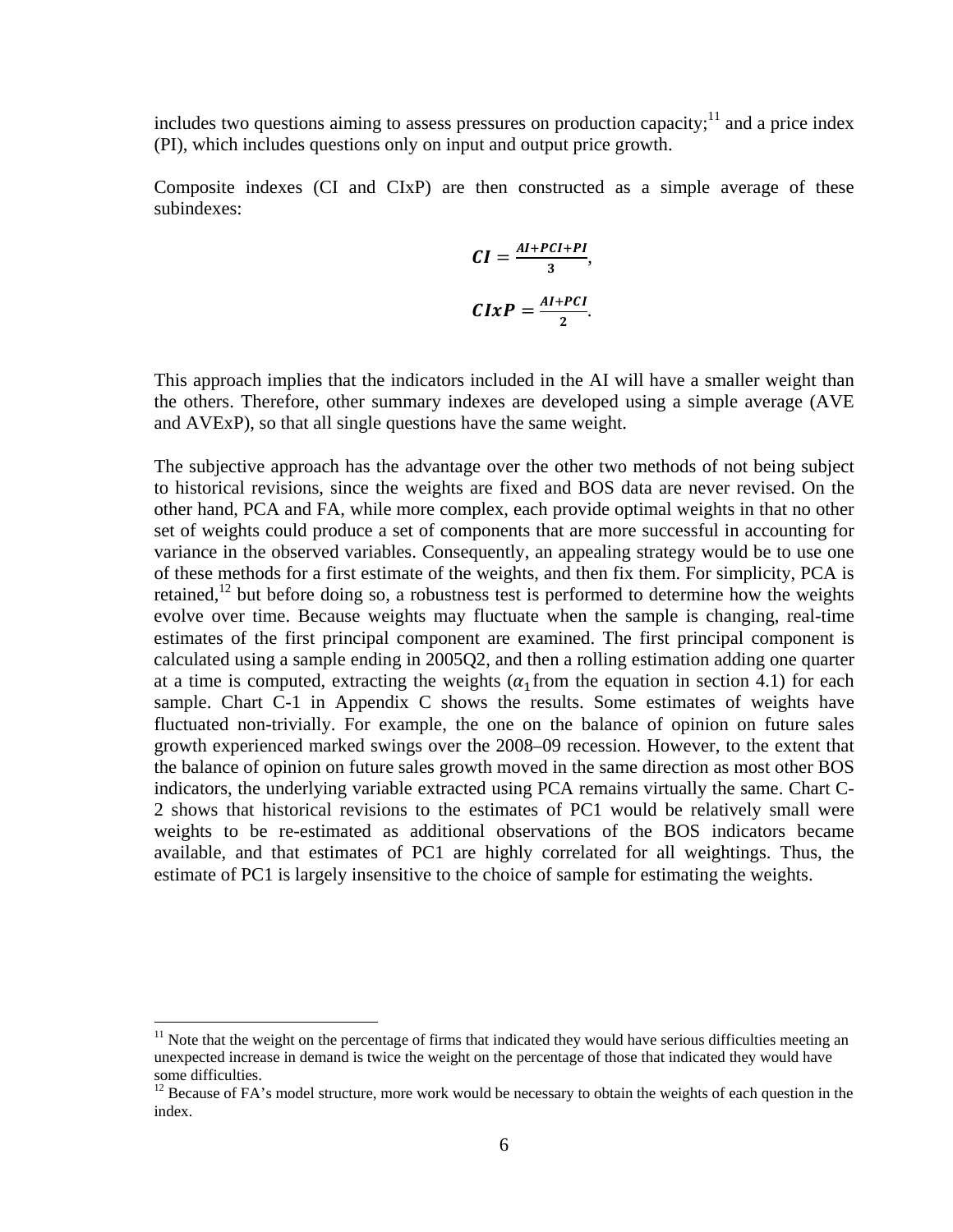## **5. Results Analysis**

#### **5.1 Robustness**

 $\overline{a}$ 

As a first step, estimates of the summary index for the various approaches to extract common movements described in the previous section are compared, to determine whether the underlying indicator is robust across methodologies. Table 2 shows the cross-correlations between the indexes in both levels and first differences.<sup>13</sup> The very strong correlations suggest that all statistical methods generate very similar series. This means that whatever the chosen approach to summarize the survey results, it would rarely indicate a different signal about firms' views.

#### **5.2 Correlations with economic variables**

Tables 3 and 4 show the results from the correlation analysis of the various indexes, capturing the common source of variation from the BOS indicators, and real economic variables. Two measures of economic activity are examined: real GDP growth (Table 3, Panel A) and real business sector GDP growth (Table 3, Panel B). As in Martin (2004), the latter measure is considered because the BOS sample comprises only private sector firms. A glance at Chart 1 indicates that all measures of common movements track developments in aggregate economic activity relatively well. The most important turning points, the 2001 slowdown and the 2008–09 recession, have been picked up. In general, the correlation results reported in Table 3 are moderate to moderately strong.14 In all cases, the strongest correlation with quarterly GDP growth is reached contemporaneously (in *t*), except for the balance of opinion on future sales growth, for which the highest correlation coefficient is obtained one quarter ahead (*t*+1). While the question on future sales asks firms to characterize their expected change in sales growth over the next 12 months (i.e., momentum as opposed to growth), it is reasonable to expect that firms' predictions about future momentum could also contain information about current or near-term growth. This result is consistent with the results from other business surveys. For example, Wheeler (2010, 191) argues that "businesses may be more uncertain about the economic situation further ahead and so place more weight on near-term expectations when answering the survey. . . . So the horizon over which the surveys provide information may be shorter than that implied by the questions."

Given the 12-month horizon of many BOS questions, it is worth noting that the correlation for the question on sales outlook with the year-over-year growth of real GDP reaches a peak three quarters ahead, while it is only one quarter ahead for most underlying variables, extracting common movements from multiple BOS indicators. This might be due to the fact that these underlying variables include questions asking for contemporaneous or even past information.

 $^{13}$  The subindexes (AI, PI, PCI and PPI) are not reported in Table 2 because they include a different set of BOS indicators.

 $14$  The same scale of assessment as in Martin (2004) is used to evaluate the correlation coefficients: strong,

 $> 0.80$ ; moderately strong, 0.60 to 0.80; moderate, 0.40 to 0.60; weak, 0.20 to 0.40; insignificant, < 0.20.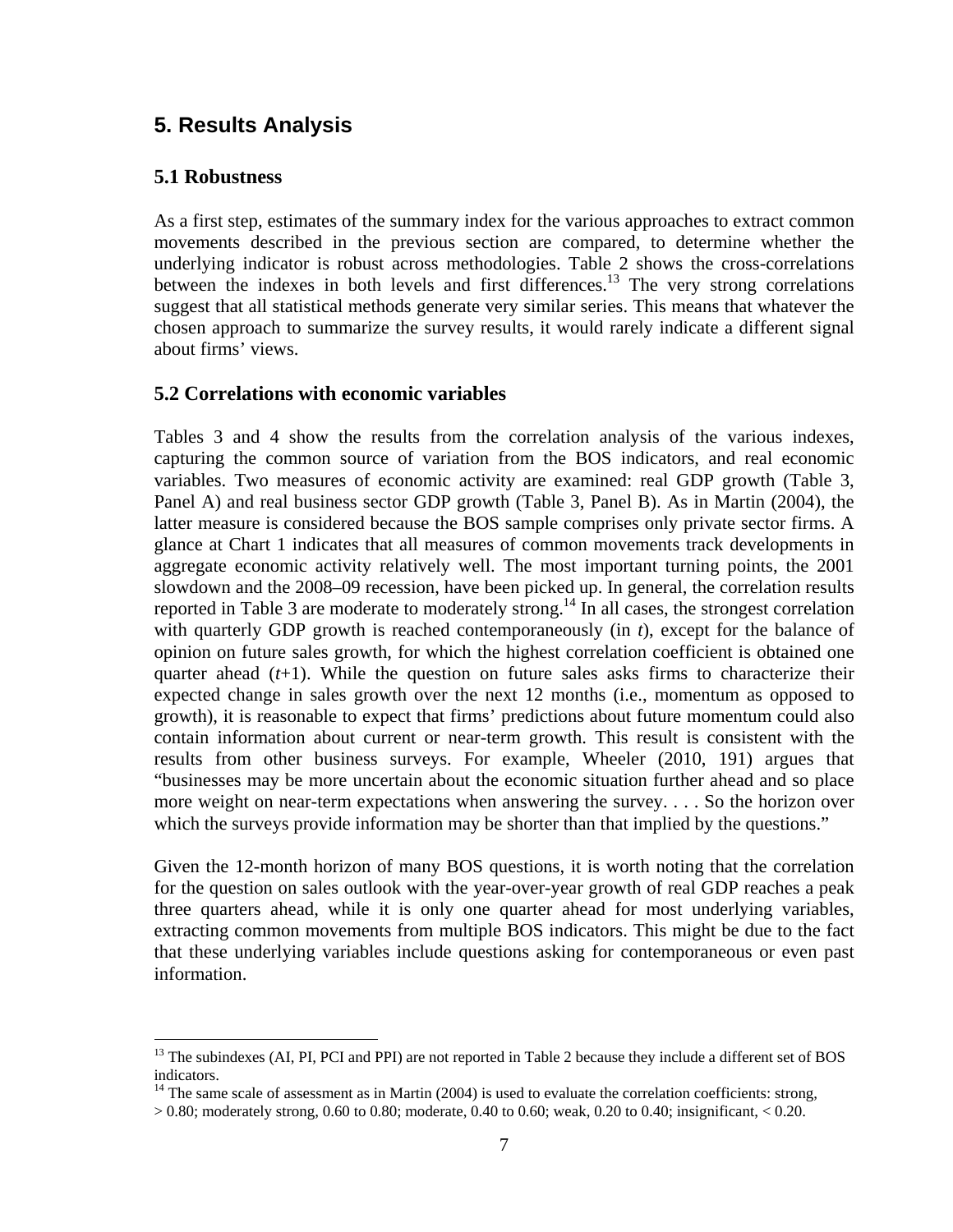Table 4 reports the correlation results for specific components of the GDP: consumption (Panel A) and business investment (Panel B). The results for quarterly growth in real consumption are weak, while those for growth in real business investment are moderately strong to strong. The weak correlation with consumption may be partly explained by the survey sample, which comprises the business sector rather than the consumer sector, and even within the business sector, not only firms selling to consumers, but also firms selling to other businesses or exporting. All indexes have a higher correlation with business investment than the survey question on the expected direction of change in investment in machinery and equipment over the next 12 months. This suggests that extracting the common movements from all the survey questions might lead to a better indicator of quarterly growth in business investment than this single question on investment intentions. Chart 2 shows that the indexes closely track fluctuations in business investment over the sample period. The strong correlation between the underlying variables derived from the BOS results and business investment is interesting, since very few indicators of investment are available ahead of official statistical data. Moreover, the correlation coefficient continues to be moderately strong one quarter ahead, suggesting that the BOS also contains forward-looking information regarding business investment.

#### **5.3 Forecasting performance**

Regression analysis and a forecasting exercise are carried out in this section to evaluate (i) whether the underlying variables extracted from the BOS indicators, using the simple average and PCA, can provide information beyond that contained in the past values of the economic variables, and (ii) whether they provide more information than is contained in the answers to the individual survey questions on future sales growth and investment intentions. In light of the correlation results reported in the previous section, the economic variables that are considered are real GDP growth and real business investment growth. Various models are examined and compared based on the root mean square errors (RMSE) computed using a series of one-step-ahead forecasts for each equation.<sup>15</sup> Specifically, each equation is estimated for a sample spanning the period 2001Q4 to 2006Q1, and a forecast is produced for 2006Q2.16 One observation is then added to the estimation period for the next-quarter forecast, and this is repeated up to 2011Q3. The ratio of the RMSE for each equation, relative to a benchmark case that includes only the lags of the dependent variable, is reported. For example, an RMSE ratio below one implies that the inclusion of the common component obtained from BOS results improves the forecast derived from an equation that takes into account only the latest information on the variable of interest.

Table 5 summarizes the estimation results for quarterly real GDP growth. The first six rows report results for four different specifications (equations 1 to 4) estimated on the full sample (2001Q4 to 2011Q3). In equations 2 and 3, the coefficients on AVE and PC1 are both significant, and in both cases the adjusted  $R^2$  increases compared with equation 1, which includes only lagged GDP. AVE and PC1 are incorporated only at time *t* in these equations, because lags were not statistically significant. Nonetheless, since data from the BOS are available almost two months before the release of the national accounts, the results can be

1

<sup>&</sup>lt;sup>15</sup> The prediction is for the current quarter before the release of the national accounts. <sup>16</sup> The data used in this exercise were published on 30 November 2011.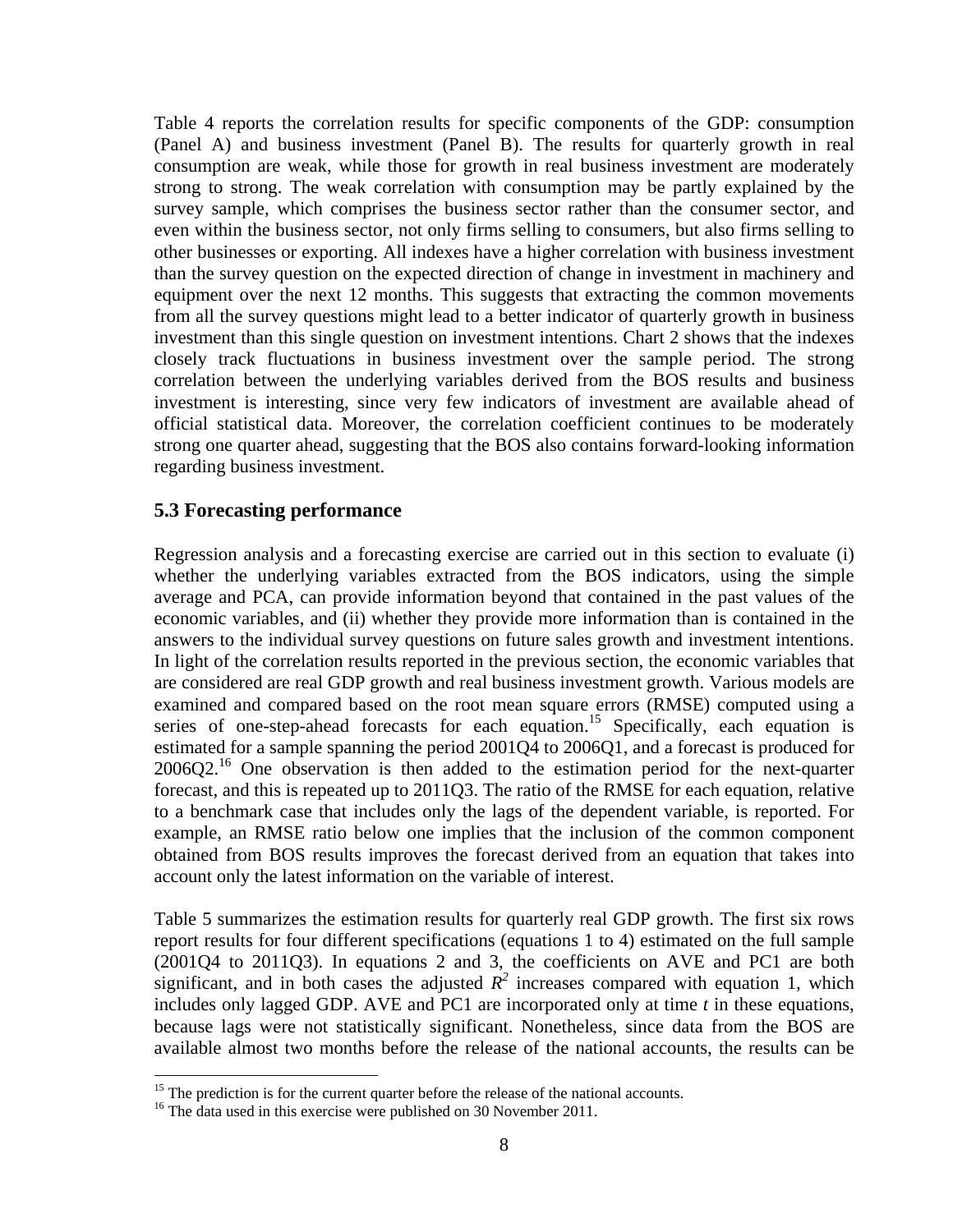useful for forecasting. The results for equation 4, however, indicate that the balance of opinion on future sales remains a better indicator than any measures of common movements, with the adjusted  $R^2$  increasing to 0.51. The balance of opinion on future sales is significant only contemporaneously, despite correlation results suggesting that expectations of future sales contained more forward-looking information.

The last row of Table 5 reports the results of the out-of-sample forecast exercise. The RMSE ratios for equations 2, 3 and 4 are all below one, indicating that the inclusion of information from the BOS improves the forecast from that of equation 1. However, the improvement is only marginal for the measures of common movements, and, according to the Diebold-Mariano test, the results from equation 4 are statistically different from those of both equations 2 and 3 at the 5 per cent significance level. Thus, the underlying variables extracted from the BOS responses do not outperform the balance of opinion on future sales in forecasting real economic activity.

Table 6 reports the estimation results for growth in real business investment, using the same approach. The values of the adjusted  $R<sup>2</sup>$  and the RMSE are quite impressive when an underlying variable extracted from the BOS results is included as an explanatory variable. Based on the estimates from equations 3 and 5, AVE or PC1 alone, without the lagged growth of business investment, produce results very similar to those of equations 2 and 4, respectively. While the survey question on investment intentions for machinery and equipment is found to have explanatory power (equation 6), results for equations 2 to 5 indicate that both AVE and PC1 outperform the survey question.<sup>17</sup> From these results, it appears that a measure of the underlying information from all BOS indicators provides more useful signals for monitoring the growth of near-term investment than the question regarding investment intentions for machinery and equipment over the next 12 months.

## **6. Discussion**

 $\overline{a}$ 

This paper examines various statistical approaches to extract the common underlying variations among the BOS indicators. Three methodologies are considered: a subjective approach (simple average), principal-component analysis and factor analysis. The information content of these measures of common movements is assessed relative to that of individual survey questions using correlation analysis and a forecasting exercise. This paper is the first empirical assessment of the BOS information content since the initial correlation analysis by Martin and Papile (2004), and it makes several notable contributions.

First, the results suggest that all approaches to extract the information from the BOS provide very similar measures of underlying common variations. Second, this underlying variable appears to be a useful indicator of economic activity, particularly for providing information on investment spending—a variable that is typically difficult to predict and for which there are very few indicators. This may not be surprising, since the BOS is a survey of firms, and all its questions provide some signals relating to the probability of investing. For instance, it is reasonable to expect higher investment activity if the outlook of firms regarding sales,

<sup>&</sup>lt;sup>17</sup> The RMSE from equations 2 to 5 are all statistically different from those of equation 6 at the 5 per cent significance level, according to the Diebold-Mariano test.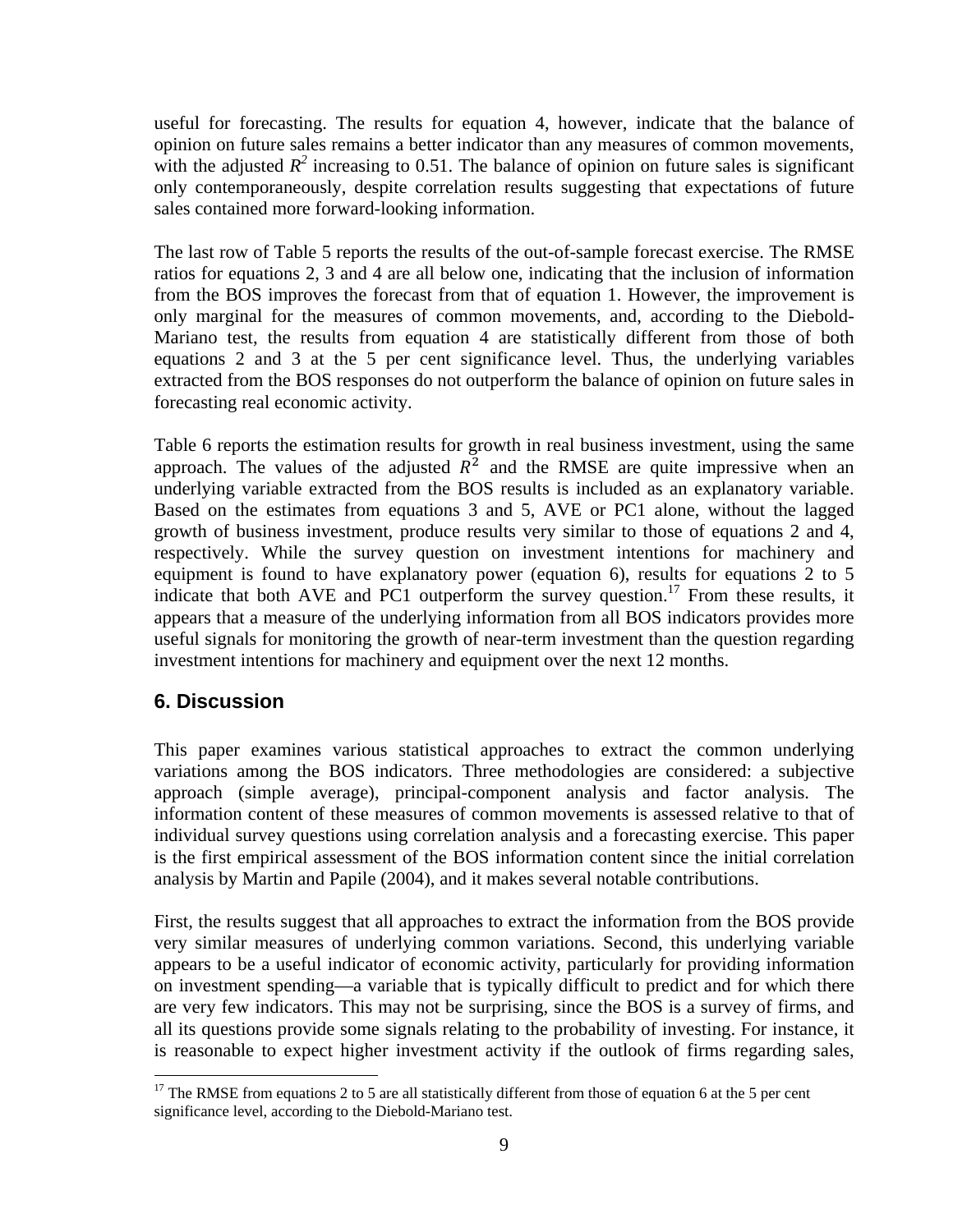employment and investment improves; if more firms are operating at or above their production capacity; and if more firms report an easing in credit conditions. The outlook for prices can also play a role in firms' near-term investment spending; for example, if firms are expecting higher input costs and are therefore spending to become more efficient, or if higher prices are stimulating activity in particular sectors where investment projects become profitable (as was the case with the boom in commodity prices in the 2000s). Overall, when all survey indicators are taken together, they provide information about the business investment climate. When the business climate is positive, firms are better disposed to increase their investment spending.

Third, this analysis has found that responses to the individual survey questions on future sales growth and intentions for investment in machinery and equipment provide useful information in a forecasting context for real GDP growth and growth of real business investment, respectively. The inclusion of these variables in their respective regressions improved upon a simple autoregressive model. In the case of business investment, however, the single question was found to be less informative than the measure of common movements.

Given that the BOS covers other topics such as pressures on production capacity and price developments, it might be of use in future work to examine whether an underlying variable constructed using relevant survey indicators could help a monetary authority to assess the degree of excess demand or supply in the economy. Martin and Papile (2004) have shown that responses to the question on the ability of firms to meet an unexpected increase in demand provide a good indicator of current pressures on production capacity. A measure of common variations extracted from selected BOS indicators could perhaps provide even more information about the output gap, a concept that is estimated with a lot of uncertainty and is subject to substantial revisions as more observations become available. Using a methodology similar to that reported in this paper, another extension might be to develop a measure of business inflation expectations. This would also be helpful in the current monetary policy framework.

While this work contributes to our understanding of the survey's information content, the reliability and robustness of the results will need to be evaluated over time as the sample period grows. Moreover, promising statistical assessments do not preclude careful examination of the movements in each BOS indicator every quarter, or the qualitative assessment of the messages that accompany firms' responses, both of which make a valuable contribution to monetary policy. Whether in terms of common movements or individual indicators, information gathered from business surveys is often best used with informed judgment rather than according to mechanical rules. The information obtained from individual survey indicators and from the qualitative assessment carried out by the Bank's regional offices remains an important element in BOS analysis. As emphasized in Martin (2004, 10), "The BOS interview format allows for a broader understanding of current business perceptions through confidential discussions with business representatives, which provide invaluable information that cannot be measured quantitatively."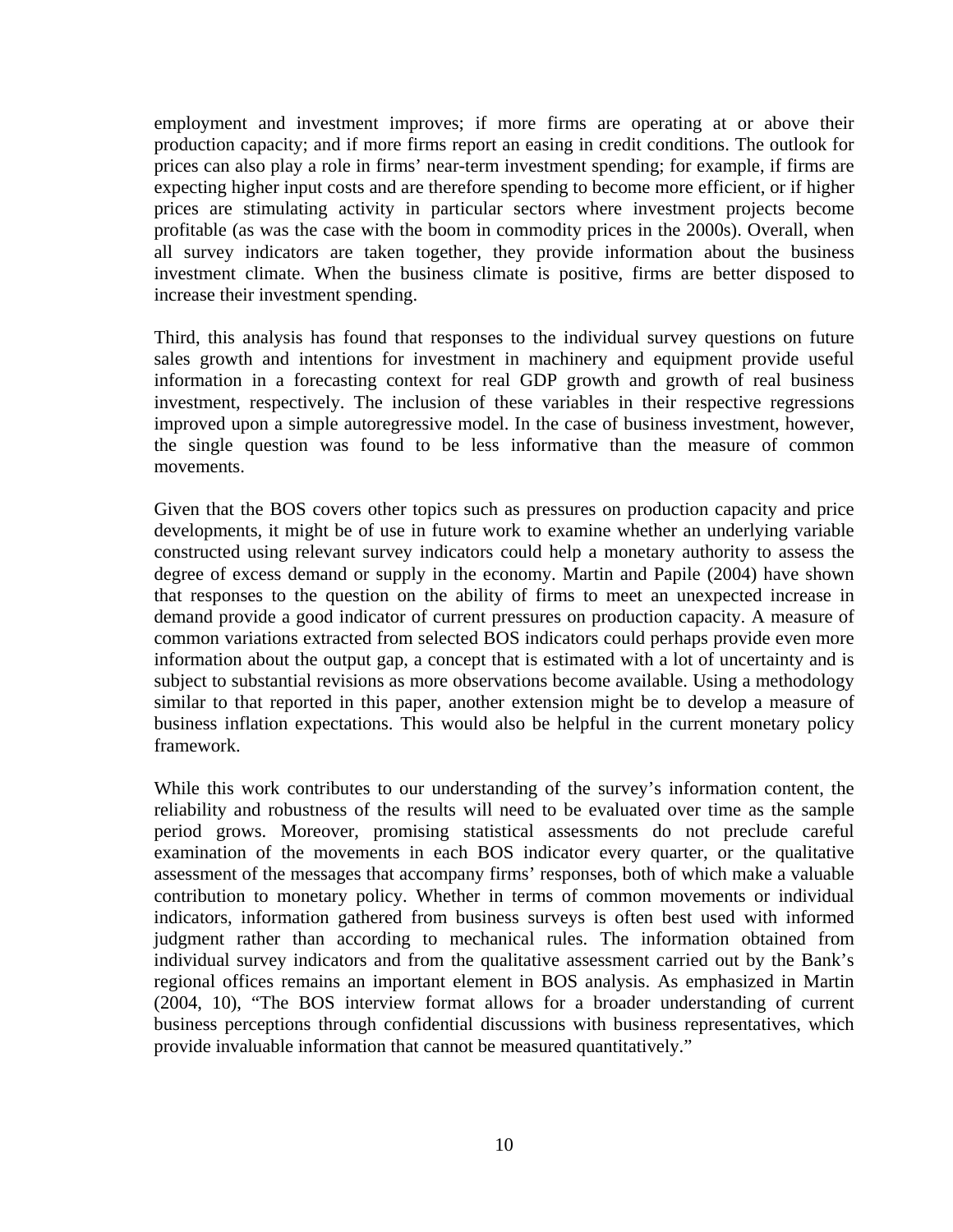#### **References**

Bruno, G. and M. Malgarini. 2002. "An Indicator of Economic Sentiment for the Italian Economy." Institute for Studies and Economic Analyses Working Paper No. 28.

Chamberlin, G. 2007. "Forecasting GDP Using External Data Sources." *Economic and Labour Market Review* 1 (8): 18–23.

Cornec, M. and T. Deperraz. 2006. "Un nouvel indicateur synthétique mensuel résumant le climat des affaires dans les services en France." *Économie et Statistique*, no. 395-396: 13–38.

Darné, O. and V. Brunhes-Lesage. 2008. "Pourquoi calculer un indicateur du climat des affaires dans les services?" *Bulletin de la Banque de France*, no. 171.

De Greef, I. and C. Van Nieuwenhuyze. 2009. "The National Bank of Belgium's New Business Survey Indicator." *National Bank of Belgium Economic Review* (June): 31–51.

Doz, C. and F. Lenglart. 1995. "Une grille de lecture pour l'enquête mensuelle dans l'industrie." Note de conjuncture, Décembre, INSEE.

———. 1999. "Analyse factorielle dynamique : test du nombre de facteurs, estimation et application à l'enquête de conjuncture dans l'industrie." *Annales d'Économie et de Statistique* 54: 91–127.

Hansson, J., P. Jansson and M. Lof. 2003. "Business Survey Data: Do They Help in Forecasting the Macro Economy?" Sveriges Riksbank Working Paper No. 151.

Jenkins, P. and D. Longworth. 2002. "Monetary Policy and Uncertainty." *Bank of Canada Review* (Summer): 3–10.

Joliffe, I. T. 2002. *Principal Component Analysis*. 2nd ed. New York: Springer.

Macklem, T. 2002. "Information and Analysis for Monetary Policy: Coming to a Decision." *Bank of Canada Review* (Summer): 11–18.

Martin, M. 2004. "The Bank of Canada's Business Outlook Survey." *Bank of Canada Review* (Spring): 3–18.

Martin, M. and C. Papile. 2004. "The Bank of Canada's Business Outlook Survey: An Assessment." Bank of Canada Working Paper No. 2004-15.

Pichette, L. and L. Rennison. 2011. "Extracting Information from the *Business Outlook Survey*: A Principal-Component Approach." *Bank of Canada Review* (Autumn): 21–28.

Stock, J. and M. Watson. 2004. "Combination Forecasts of Output Growth in a Seven-Country Data Set." *Journal of Forecasting* 23: 405–430.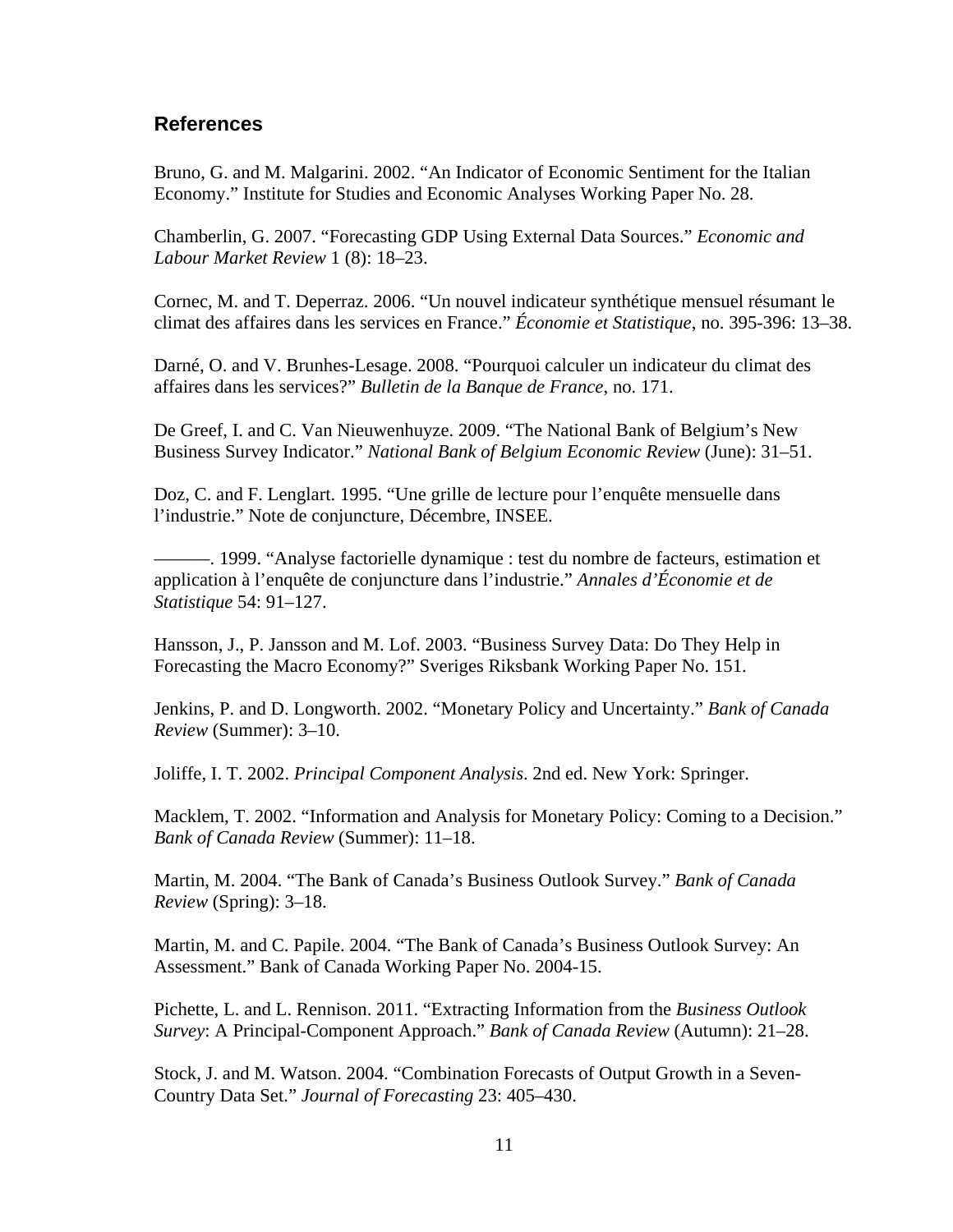Wheeler, T. 2010. "What Can We Learn from Surveys of Business Expectations?" *Bank of England Quarterly Bulletin* 2010Q3: 190–98.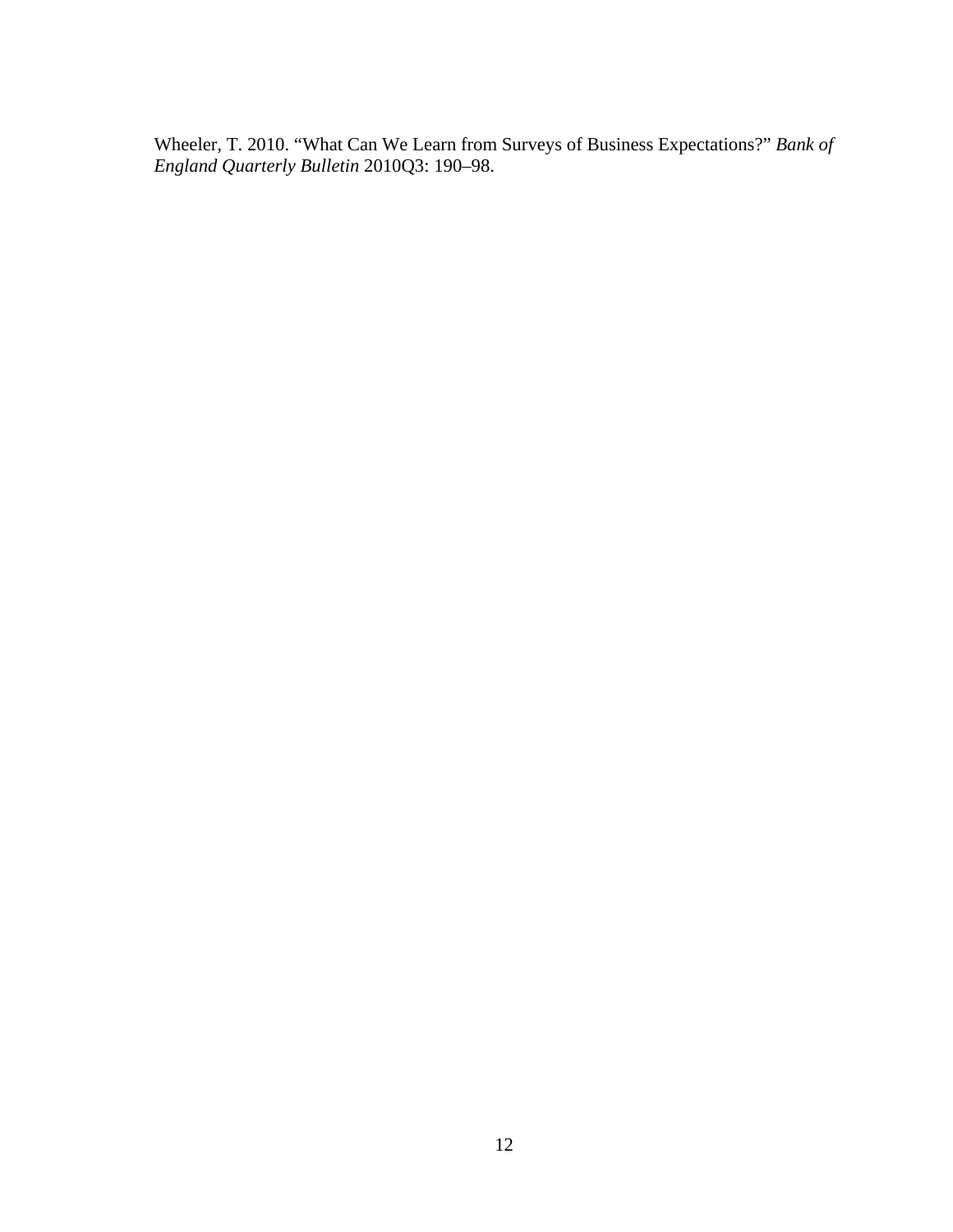| <b>Survey question</b>                                        | <b>Horizon</b> | <b>Type of signal</b>            |
|---------------------------------------------------------------|----------------|----------------------------------|
| Balance of opinion <sup>ª</sup> on past sales growth          | Past 12        | Demand-side                      |
|                                                               | months         |                                  |
| Balance of opinion on future sales growth                     | Next 12        | Demand-side                      |
|                                                               | months         |                                  |
| Balance of opinion on investment in machinery and             | Next 12        | Demand-side                      |
| equipment                                                     | months         |                                  |
| Balance of opinion on employment                              | Next 12        | Supply-side, indirect demand-    |
|                                                               | months         | side                             |
| Ability to meet an unexpected increase in demand <sup>b</sup> | Current        | Supply-side, cost structure      |
| Percentage of firms facing labour shortages                   | Current        | Supply-side, cost structure      |
| Balance of opinion on input prices                            | Next 12        | Supply-side, cost structure      |
|                                                               | months         |                                  |
| Balance of opinion on output prices                           | Next 12        | Supply-side, margins             |
|                                                               | months         |                                  |
| Balance of opinion on credit conditions                       | Past 3 months  | Financial<br>markets.<br>demand- |
|                                                               |                | side                             |

## **Table 1: BOS indicators**

a. Percentage of firms responding "greater" or "higher" less percentage of firms reporting "lesser" or "lower."

b. Percentage of firms responding "some" or "significant" difficulty.

#### **Table 2: Cross-correlations between selected indexes**

| (white cells: in level; grey cells: in first difference) |                                                                                              |         |      |      |  |  |  |  |  |
|----------------------------------------------------------|----------------------------------------------------------------------------------------------|---------|------|------|--|--|--|--|--|
|                                                          | Composite                                                                                    | Average | FA   |      |  |  |  |  |  |
| Panel A: Indexes including all published BOS indicators  |                                                                                              |         |      |      |  |  |  |  |  |
| Composite                                                | 1.00                                                                                         |         |      |      |  |  |  |  |  |
|                                                          | 1.00                                                                                         |         |      |      |  |  |  |  |  |
| Average                                                  | 0.97                                                                                         | 1.00    |      |      |  |  |  |  |  |
|                                                          | 0.96                                                                                         | 1.00    |      |      |  |  |  |  |  |
| <b>PCA</b>                                               | 0.97                                                                                         | 0.99    | 1.00 |      |  |  |  |  |  |
|                                                          | 0.96                                                                                         | 0.99    | 1.00 |      |  |  |  |  |  |
| FA                                                       | 0.95                                                                                         | 0.99    | 1.00 | 1.00 |  |  |  |  |  |
|                                                          | 0.92                                                                                         | 0.98    | 0.99 | 1.00 |  |  |  |  |  |
|                                                          | Panel B: Indexes including all published BOS indicators excluding those pertaining to prices |         |      |      |  |  |  |  |  |
| Composite                                                | 1.00                                                                                         |         |      |      |  |  |  |  |  |
|                                                          | 1.00                                                                                         |         |      |      |  |  |  |  |  |
| Average                                                  | 0.92                                                                                         | 1.00    |      |      |  |  |  |  |  |
|                                                          | 0.93                                                                                         | 1.00    |      |      |  |  |  |  |  |
| <b>PCA</b>                                               | 0.97                                                                                         | 0.96    | 1.00 |      |  |  |  |  |  |
|                                                          | 0.95                                                                                         | 0.97    | 1.00 |      |  |  |  |  |  |
| FA                                                       | 0.89                                                                                         | 0.99    | 0.96 | 1.00 |  |  |  |  |  |
|                                                          | 0.90                                                                                         | 0.98    | 0.96 | 1.00 |  |  |  |  |  |

(Sample: 2001Q4 to 2011Q4)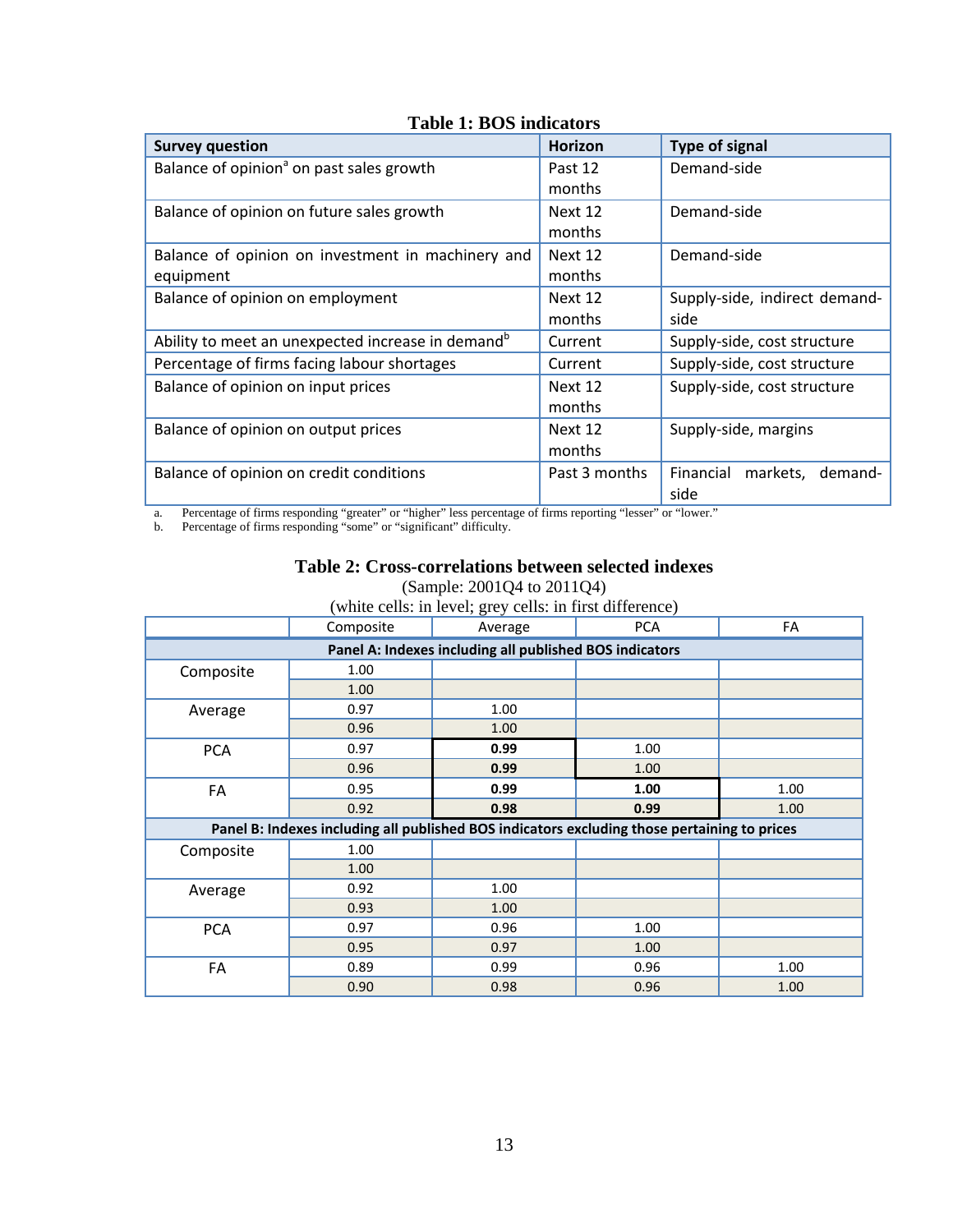| <b>Indexes</b>                         | t                        | $t+1$                             | $t+2$          | (Sample. $2001Q4$ to $2011Q3$ )<br>$t+3$ | t    | $t+1$ | $t+2$                | $t+3$   |
|----------------------------------------|--------------------------|-----------------------------------|----------------|------------------------------------------|------|-------|----------------------|---------|
|                                        | Panel A: Real GDP growth |                                   |                |                                          |      |       |                      |         |
|                                        |                          |                                   | Year-over-year |                                          |      |       | Quarter-over-quarter |         |
| Activity index                         | 0.67                     | 0.75                              | 0.69           | 0.45                                     | 0.60 | 0.55  | 0.20                 | $-0.12$ |
| Composite index                        | 0.67                     | 0.72                              | 0.57           | 0.23                                     | 0.56 | 0.43  | 0.02                 | $-0.41$ |
| Composite ex. prices                   | 0.72                     | 0.68                              | 0.49           | 0.20                                     | 0.51 | 0.35  | $-0.03$              | $-0.30$ |
| Average                                | 0.65                     | 0.75                              | 0.68           | 0.41                                     | 0.59 | 0.55  | 0.18                 | $-0.22$ |
| Average ex. prices                     | 0.67                     | 0.75                              | 0.68           | 0.45                                     | 0.58 | 0.56  | 0.21                 | $-0.11$ |
| PC1 <sub>ALL</sub>                     | 0.63                     | 0.72                              | 0.63           | 0.35                                     | 0.56 | 0.50  | 0.13                 | $-0.26$ |
| $PC1$ GDP                              | 0.70                     | 0.69                              | 0.53           | 0.25                                     | 0.49 | 0.38  | 0.04                 | $-0.24$ |
| $F1_{ALL}$                             | 0.64                     | 0.72                              | 0.64           | 0.37                                     | 0.57 | 0.51  | 0.14                 | $-0.22$ |
| $F1$ GDP                               | 0.66                     | 0.72                              | 0.63           | 0.39                                     | 0.55 | 0.49  | 0.15                 | $-0.16$ |
| Future sales growth (BoO) <sup>a</sup> | $-0.07$                  | 0.30                              | 0.61           | 0.68                                     | 0.48 | 0.69  | 0.53                 | 0.24    |
|                                        |                          | Panel B: Real business GDP growth |                |                                          |      |       |                      |         |
|                                        |                          |                                   | Year-over-year |                                          |      |       | Quarter-over-quarter |         |
| Activity index                         | 0.71                     | 0.78                              | 0.69           | 0.46                                     | 0.68 | 0.53  | 0.14                 | $-0.07$ |
| Composite index                        | 0.69                     | 0.72                              | 0.56           | 0.25                                     | 0.62 | 0.40  | $-0.02$              | $-0.34$ |
| Composite ex. prices                   | 0.72                     | 0.66                              | 0.46           | 0.17                                     | 0.53 | 0.29  | $-0.09$              | $-0.29$ |
| Average                                | 0.69                     | 0.77                              | 0.68           | 0.43                                     | 0.66 | 0.53  | 0.14                 | $-0.17$ |
| Average ex. prices                     | 0.71                     | 0.76                              | 0.67           | 0.44                                     | 0.64 | 0.52  | 0.15                 | $-0.09$ |
| PC1ALL                                 | 0.67                     | 0.74                              | 0.64           | 0.37                                     | 0.63 | 0.48  | 0.09                 | $-0.21$ |
| PC1GDP                                 | 0.72                     | 0.69                              | 0.51           | 0.23                                     | 0.52 | 0.34  | $-0.02$              | $-0.23$ |
| $F1_{ALL}$                             | 0.68                     | 0.75                              | 0.64           | 0.39                                     | 0.64 | 0.48  | 0.09                 | $-0.17$ |
| $F1$ GDP                               | 0.69                     | 0.74                              | 0.63           | 0.38                                     | 0.61 | 0.47  | 0.09                 | $-0.13$ |
| Future sales growth (BoO) <sup>a</sup> | $-0.03$                  | 0.34                              | 0.63           | 0.73                                     | 0.58 | 0.69  | 0.49                 | 0.33    |

**Table 3: Correlation analysis: Real GDP growth and real business GDP growth**  (Sample: 2001Q4 to 2011Q3)

 $a^2$ BoO = Balance of opinion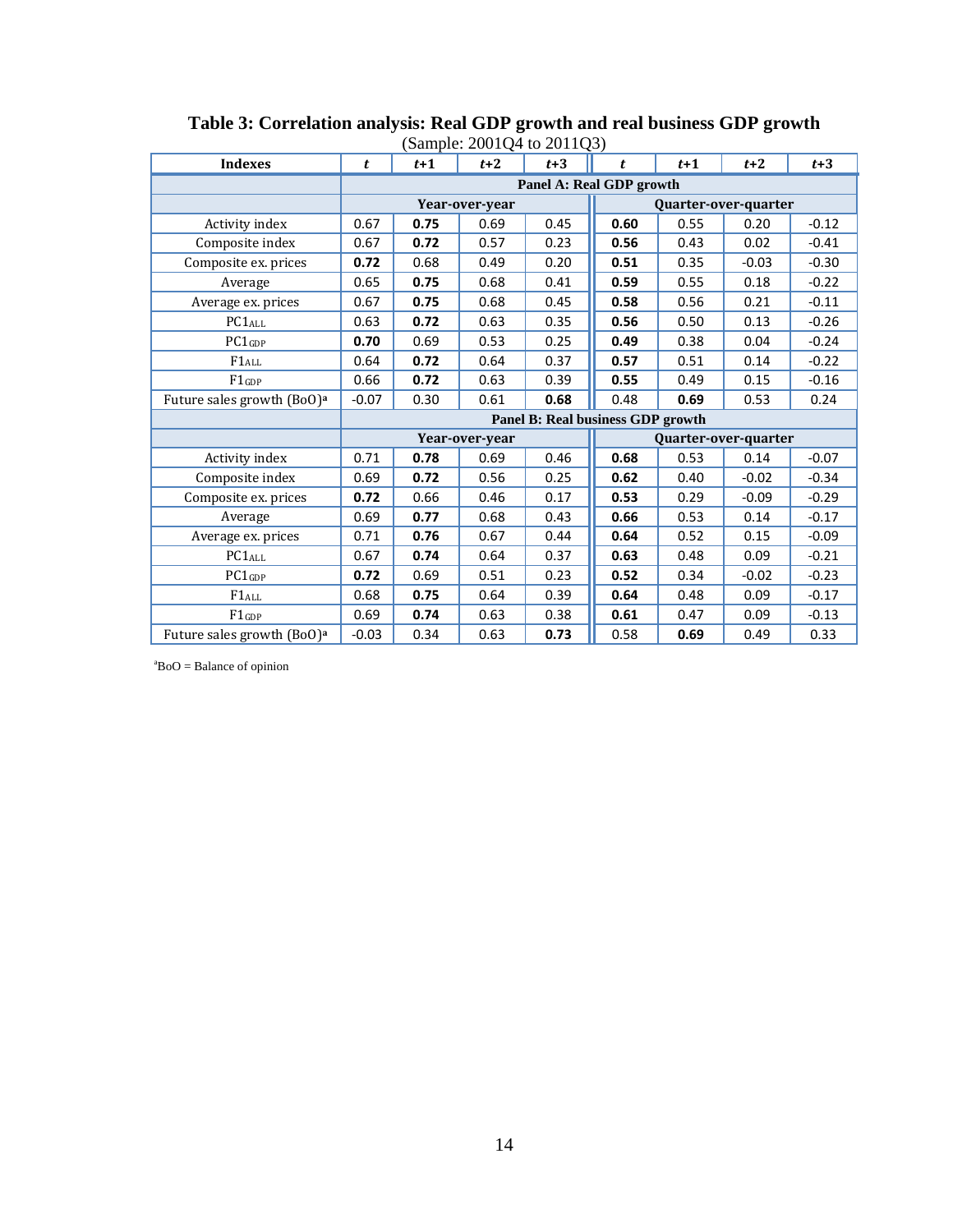| (Sample: 2001Q4 to 2011Q3)             |                                                              |                                          |                |      |                      |      |                      |         |
|----------------------------------------|--------------------------------------------------------------|------------------------------------------|----------------|------|----------------------|------|----------------------|---------|
| <b>Indexes</b>                         | $t+3$<br>$t+3$<br>$t+1$<br>$t+2$<br>$t+1$<br>$t+2$<br>t<br>t |                                          |                |      |                      |      |                      |         |
|                                        | Panel A: Real consumption growth                             |                                          |                |      |                      |      |                      |         |
|                                        |                                                              |                                          | Year-over-year |      |                      |      | Quarter-over-quarter |         |
| Activity index                         | 0.59                                                         | 0.59                                     | 0.50           | 0.34 | 0.36                 | 0.21 | 0.11                 | 0.04    |
| Composite index                        | 0.68                                                         | 0.60                                     | 0.39           | 0.13 | 0.31                 | 0.08 | $-0.05$              | $-0.15$ |
| Composite ex. prices                   | 0.77                                                         | 0.69                                     | 0.53           | 0.34 | 0.40                 | 0.25 | 0.12                 | 0.05    |
| Average                                | 0.61                                                         | 0.59                                     | 0.46           | 0.27 | 0.33                 | 0.15 | 0.08                 | $-0.03$ |
| Average ex. prices                     | 0.64                                                         | 0.64                                     | 0.56           | 0.42 | 0.40                 | 0.26 | 0.21                 | 0.11    |
| PC <sub>1</sub> ALL                    | 0.61                                                         | 0.58                                     | 0.44           | 0.24 | 0.31                 | 0.13 | 0.05                 | $-0.04$ |
| $PC1$ GDP                              | 0.71                                                         | 0.64                                     | 0.52           | 0.35 | 0.34                 | 0.21 | 0.15                 | 0.07    |
| $F1_{ALL}$                             | 0.61                                                         | 0.58                                     | 0.46           | 0.27 | 0.32                 | 0.15 | 0.07                 | $-0.01$ |
| $F1$ GDP                               | 0.63                                                         | 0.61                                     | 0.52           | 0.36 | 0.35                 | 0.21 | 0.15                 | 0.07    |
| Future sales growth (BoO) <sup>a</sup> | $-0.04$                                                      | 0.22                                     | 0.33           | 0.30 | 0.33                 | 0.26 | 0.11                 | 0.08    |
|                                        |                                                              | Panel B: Real business investment growth |                |      |                      |      |                      |         |
|                                        |                                                              |                                          | Year-over-year |      | Quarter-over-quarter |      |                      |         |
| Activity index                         | 0.63                                                         | 0.80                                     | 0.81           | 0.68 | 0.81                 | 0.71 | 0.36                 | 0.14    |
| Composite index                        | 0.62                                                         | 0.77                                     | 0.75           | 0.55 | 0.82                 | 0.63 | 0.24                 | $-0.07$ |
| Composite ex. prices                   | 0.70                                                         | 0.74                                     | 0.64           | 0.44 | 0.69                 | 0.51 | 0.13                 | $-0.06$ |
| Average                                | 0.62                                                         | 0.80                                     | 0.82           | 0.67 | 0.83                 | 0.71 | 0.35                 | 0.09    |
| Average ex. prices                     | 0.67                                                         | 0.80                                     | 0.79           | 0.66 | 0.78                 | 0.67 | 0.34                 | 0.15    |
| PC1ALL                                 | 0.62                                                         | 0.79                                     | 0.79           | 0.63 | 0.81                 | 0.67 | 0.31                 | 0.06    |
| $PC1$ GDP                              | 0.73                                                         | 0.79                                     | 0.70           | 0.50 | 0.72                 | 0.55 | 0.19                 | 0.00    |
| $F1_{ALL}$                             | 0.63                                                         | 0.79                                     | 0.79           | 0.64 | 0.80                 | 0.67 | 0.32                 | 0.07    |
| $F1$ GDP                               | 0.67                                                         | 0.80                                     | 0.78           | 0.62 | 0.77                 | 0.65 | 0.30                 | 0.10    |
| Investment in M&E (BoO) <sup>a</sup>   | 0.56                                                         | 0.71                                     | 0.65           | 0.48 | 0.66                 | 0.53 | 0.20                 | 0.03    |

#### **Table 4: Correlation analysis: Real consumption growth and real business investment growth**

 $a^a$ BoO = Balance of opinion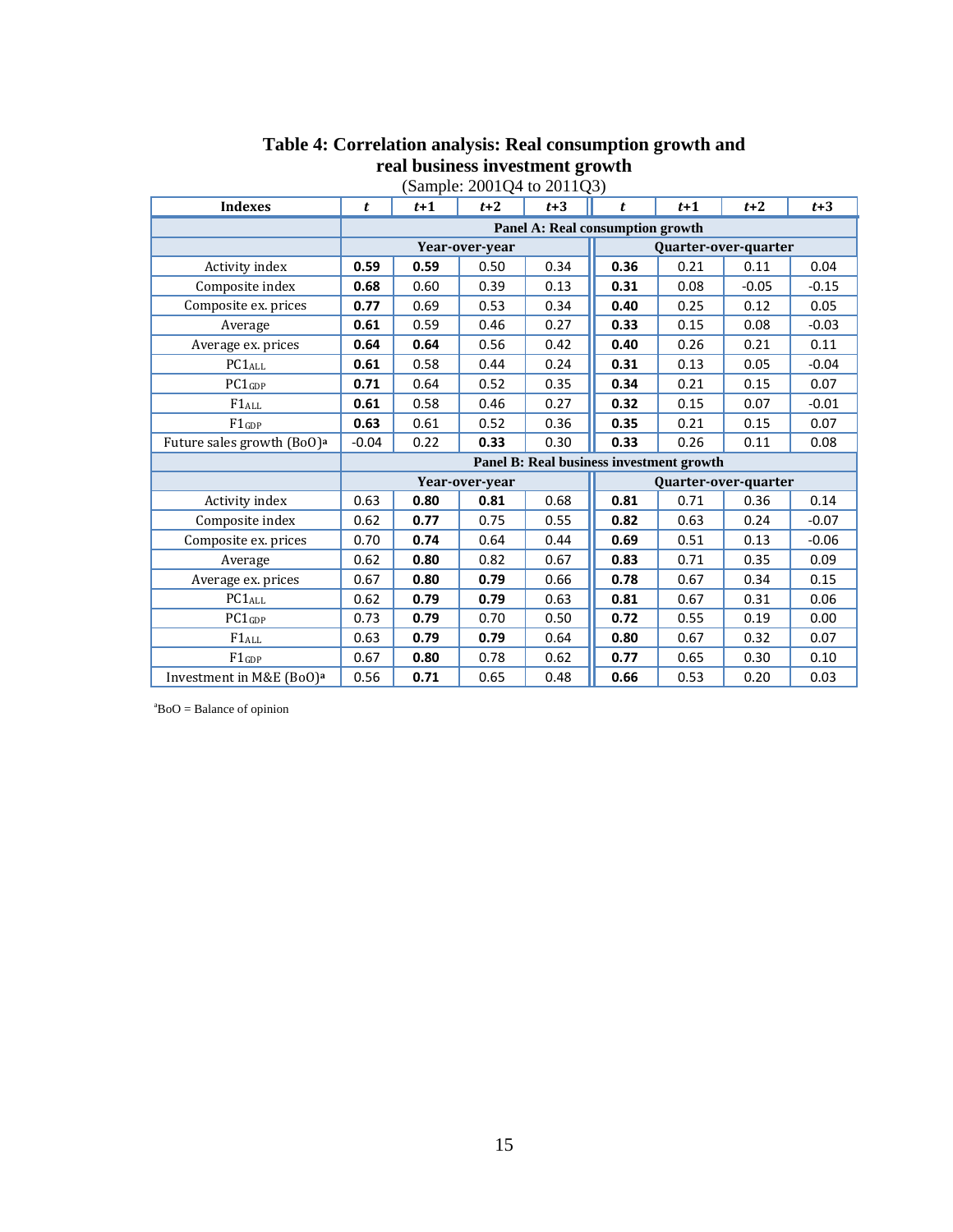| (Sample: 2001Q4 to 2011Q3) |            |            |                   |            |  |  |  |  |
|----------------------------|------------|------------|-------------------|------------|--|--|--|--|
| Variables                  | Equation 1 | Equation 2 | <b>Equation 3</b> | Equation 4 |  |  |  |  |
| Constant                   | 0.91       | $-0.24$    | 1.22              | $-0.13$    |  |  |  |  |
|                            | $(2.15)^*$ | $(-0.41)$  | (2.89)            | $(-0.30)$  |  |  |  |  |
| $GDP(t-1)$                 | 0.58       | 0.37       | 0.39              | 0.55       |  |  |  |  |
|                            | (4.42)     | (2.57)     | (2.68)            | (4.99)     |  |  |  |  |
| AVE(t)                     |            | 0.10       |                   |            |  |  |  |  |
|                            |            | (2.67)     |                   |            |  |  |  |  |
| PC1(t)                     |            |            | 0.44              |            |  |  |  |  |
|                            |            |            | (2.36)            |            |  |  |  |  |
| Future sales (t)           |            |            |                   | 0.07       |  |  |  |  |
|                            |            |            |                   | (4.01)     |  |  |  |  |
| Adjusted R2                | 0.32       | 0.42       | 0.40              | 0.51       |  |  |  |  |
| <b>RMSE</b>                | 1.00       | 0.91       | 0.94              | 0.82       |  |  |  |  |

**Table 5: Estimation results: Real GDP growth (q/q)** 

\**t*-statistics are in parentheses.

| Table 6: Estimation results: Real business investment growth $(q/q)$ |  |
|----------------------------------------------------------------------|--|
| (Sample: $2001Q4$ to $2011Q3$ )                                      |  |

| Variables            | Equation 1 | Equation 2 | Equation 3 | Equation 4 | Equation 5 | Equation 6 |
|----------------------|------------|------------|------------|------------|------------|------------|
| Constant             | 1.47       | $-10.50$   | $-13.09$   | 2.70       | 3.72       | $-2.36$    |
|                      | (0.87)     | $(-4.88)$  | $(-6.29)$  | (2.21)     | (3.17)     | $(-1.22)$  |
| Investment $(t-1)$   | 0.63       | 0.22       |            | 0.24       |            | 0.40       |
|                      | (4.99)     | (2.04)     |            | (2.12)     |            | (2.92)     |
| AVE(t)               |            | 0.86       | 0.79       |            |            |            |
|                      |            | (6.60)     | (5.07)     |            |            |            |
| AVE $(t-1)$          |            |            | 0.30       |            |            |            |
|                      |            |            | (2.00)     |            |            |            |
| PC1(t)               |            |            |            | 4.18       | 4.05       |            |
|                      |            |            |            | (6.12)     | (4.81)     |            |
| $PC1(t-1)$           |            |            |            |            | 1.28       |            |
|                      |            |            |            |            | (1.57)     |            |
| Invest. in M&E $(t)$ |            |            |            |            |            | 0.39       |
|                      |            |            |            |            |            | (3.31)     |
| Adjusted R2          | 0.38       | 0.71       | 0.71       | 0.68       | 0.67       | 0.53       |
| <b>RMSE</b>          | 1.00       | 0.70       | 0.72       | 0.74       | 0.78       | 0.91       |

\**t*-statistics are in parentheses.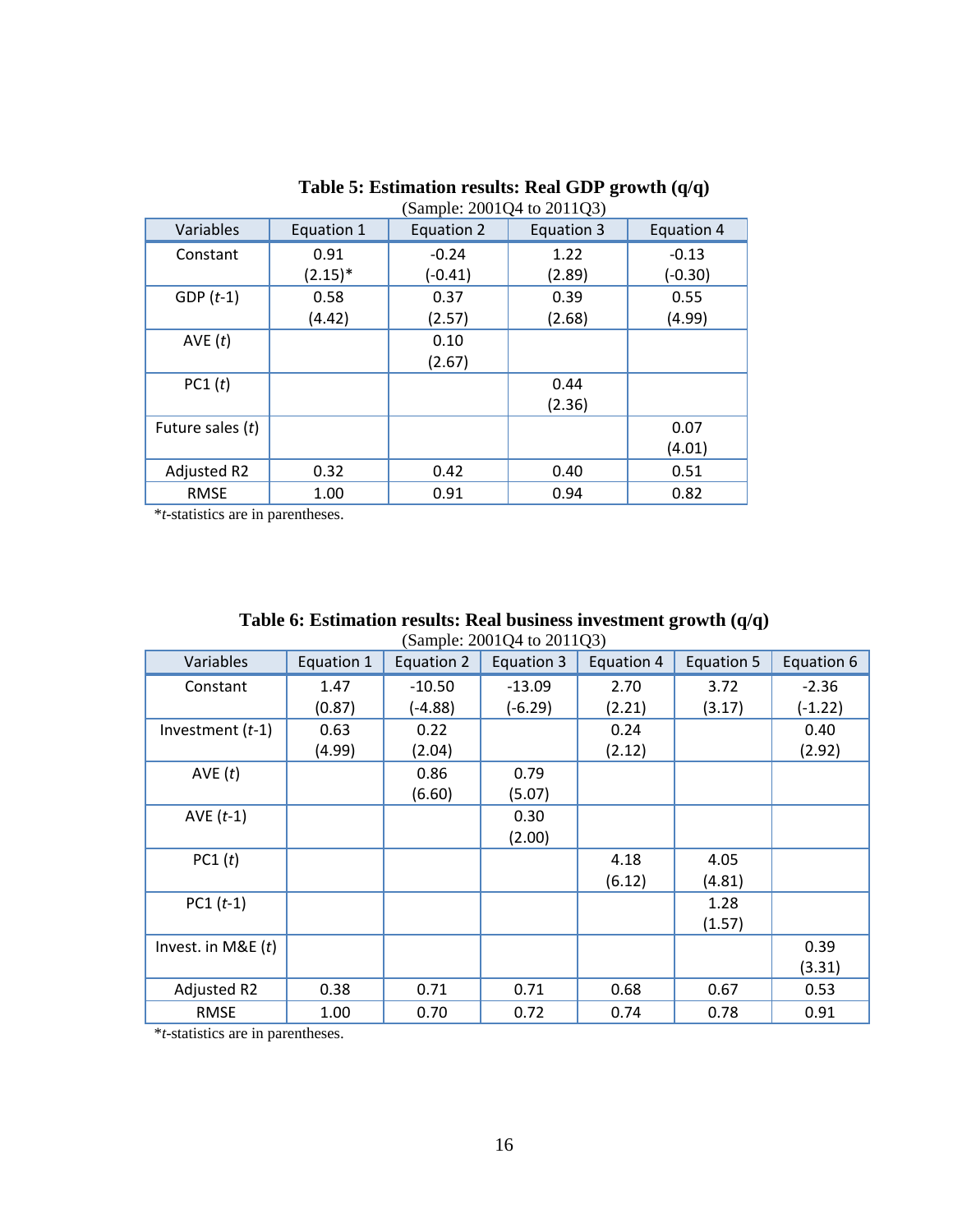

#### **Chart 1: BOS Indexes and Real GDP Growth**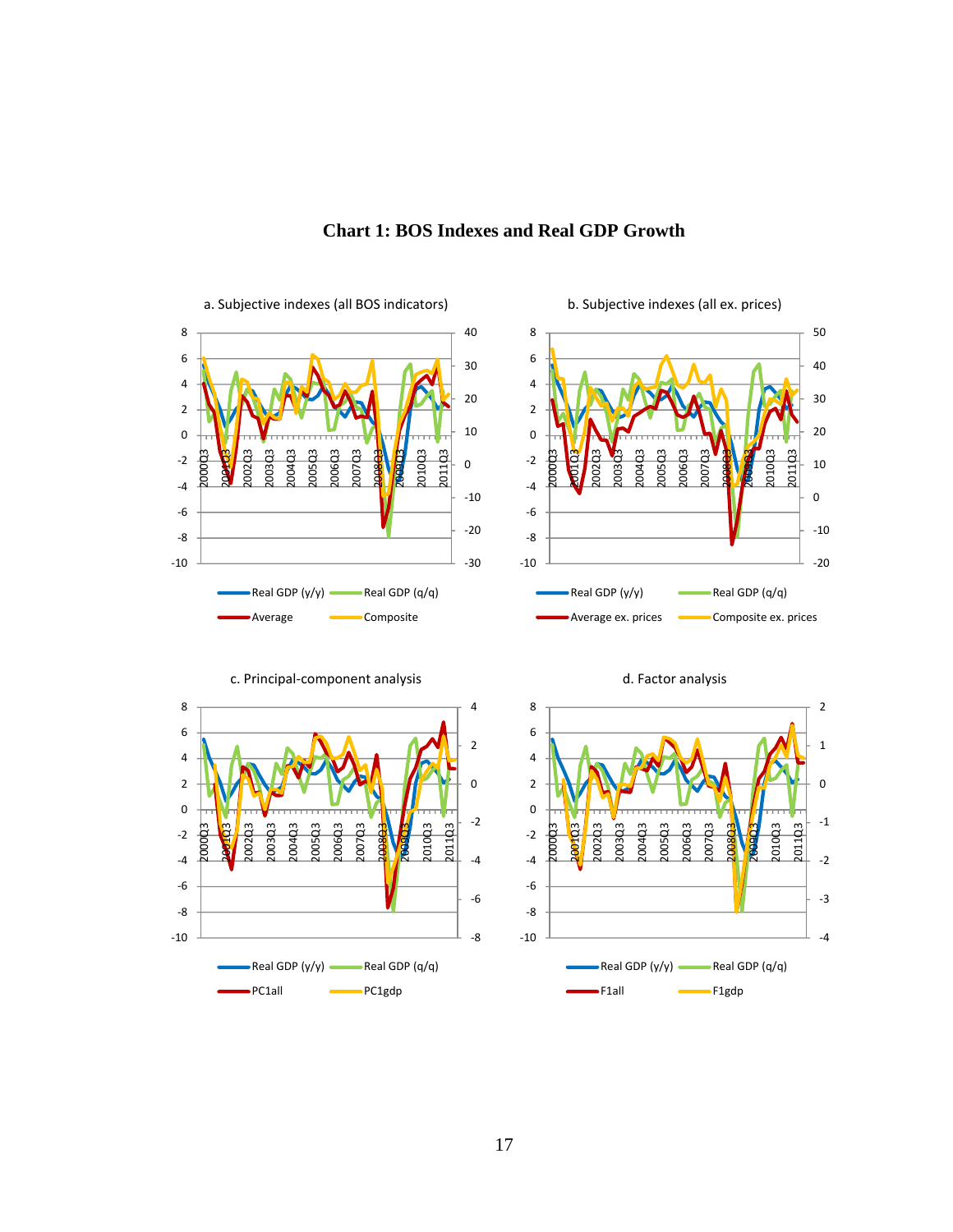

#### **Chart 2: BOS Indexes and Real Business Investment**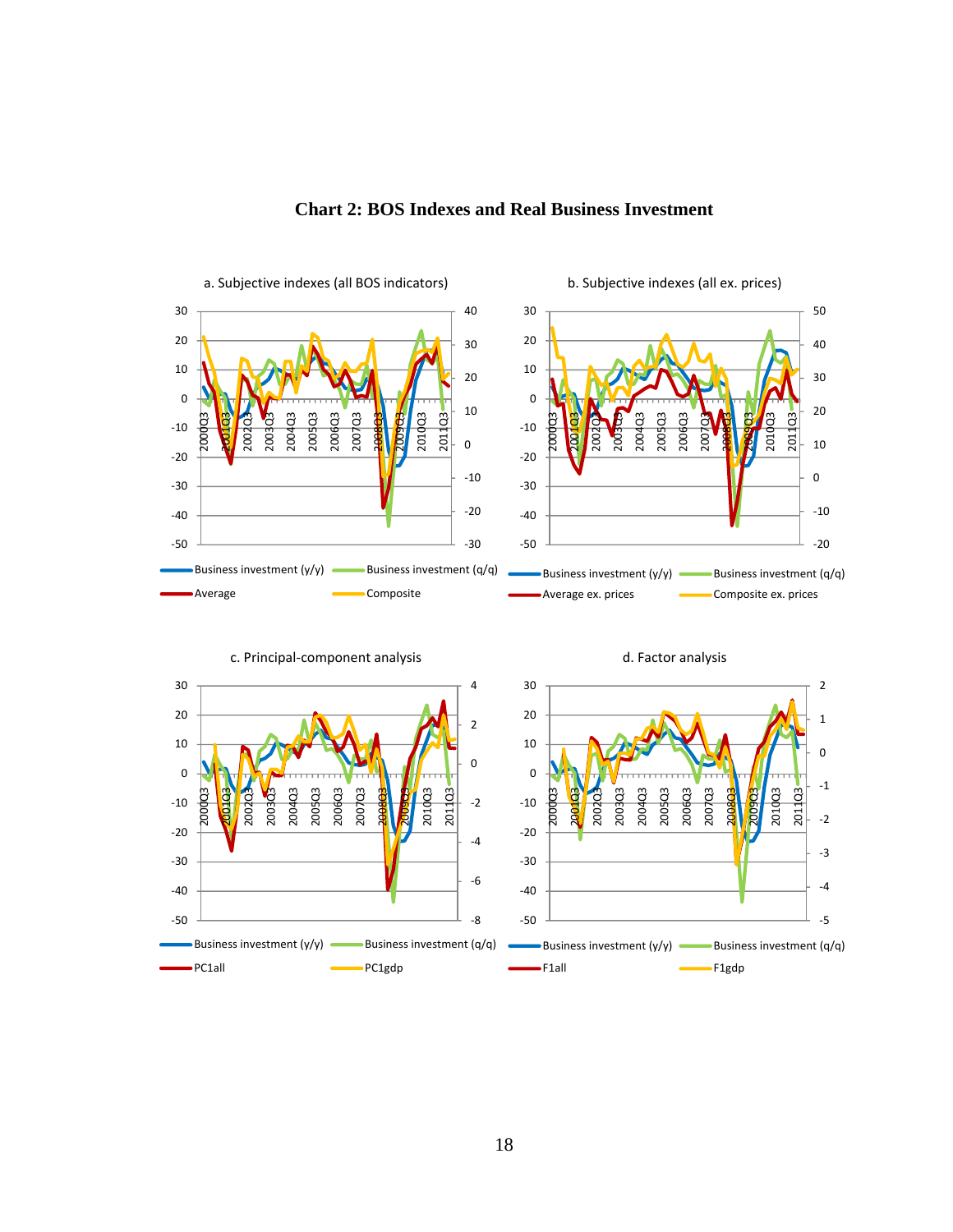## **Appendix A: The BOS Data**

| <b>BOS</b> questions                         | <b>Underlying variables</b> |             |             |                                            |                                                  |  |
|----------------------------------------------|-----------------------------|-------------|-------------|--------------------------------------------|--------------------------------------------------|--|
|                                              | AI                          | <b>PCI</b>  | PI          | AVE,<br>PC1 <sub>ALL</sub> ,<br>$F1_{ALL}$ | AVE <sub>x</sub> P,<br>$PC1_{GDP}$<br>$F1_{GDP}$ |  |
| Past sales growth <sup>a</sup>               | X                           |             |             | X                                          | $\mathbf{X}$                                     |  |
| Future sales growth <sup>a</sup>             | $\mathbf{x}$                |             |             | X                                          | $\mathbf{x}$                                     |  |
| Difficulty in meeting<br>demand <sup>b</sup> |                             | $\mathbf X$ |             | $\mathbf{X}$                               | $\mathbf{x}$                                     |  |
| Investment in M&E <sup>a</sup>               | X                           |             |             | X                                          | X                                                |  |
| Employment <sup>a</sup>                      | $\mathbf{X}$                |             |             | $\mathbf{X}$                               | $\mathbf{x}$                                     |  |
| Labour shortages <sup>b</sup>                |                             | X           |             | X                                          | $\mathbf{x}$                                     |  |
| Input prices growth <sup>a</sup>             |                             |             | $\mathbf X$ | $\mathbf{X}$                               |                                                  |  |
| Output prices growth <sup>a</sup>            |                             |             | X           | X                                          |                                                  |  |
| Credit conditions <sup>a</sup>               |                             |             |             | X                                          | $\mathbf{x}$                                     |  |

<sup>a</sup>Balance of opinion<br><sup>b</sup>Proportion of respondents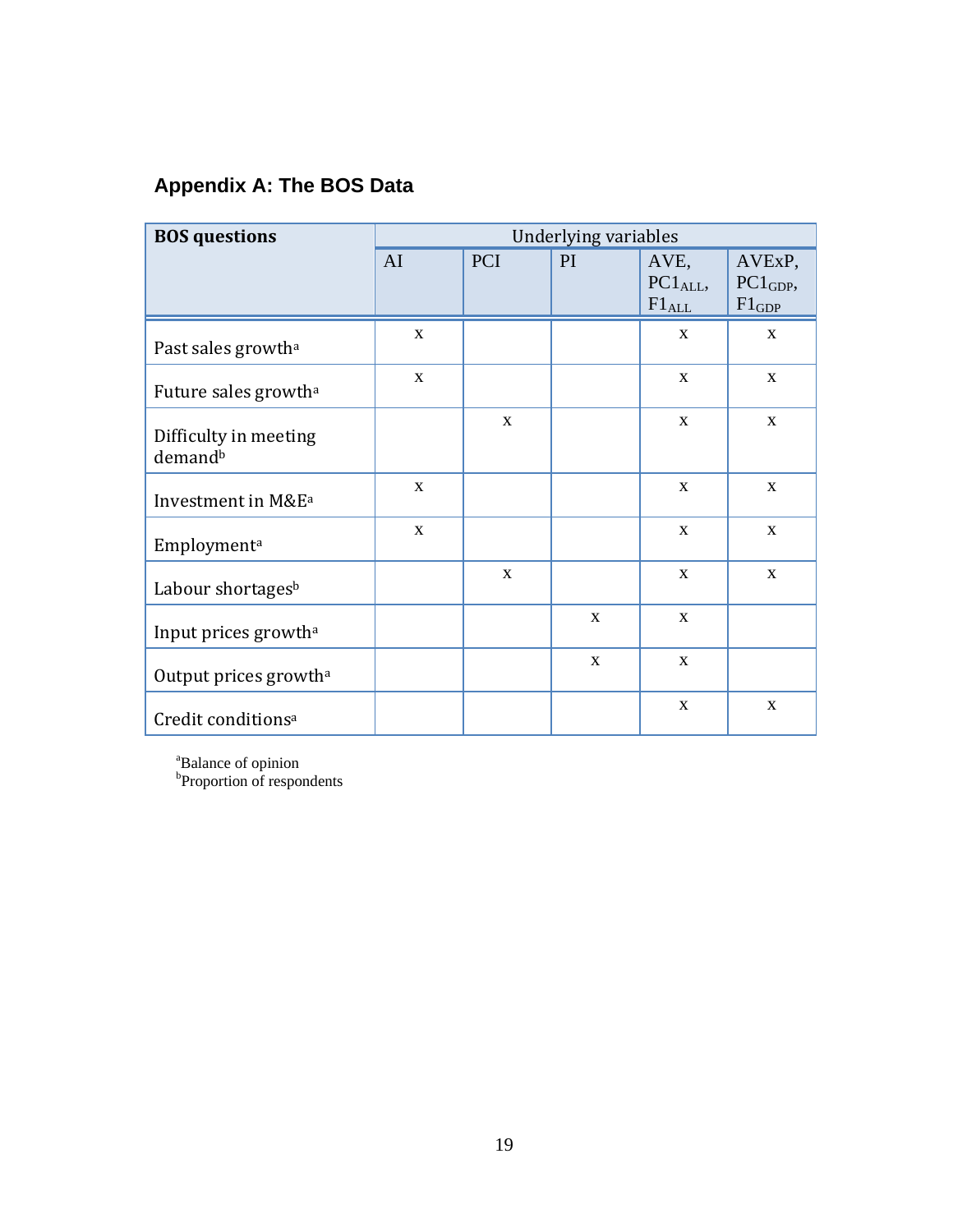#### **Appendix B: Technical Details of Statistical Approaches**

#### **Principal-Component Analysis**

The first principal component is obtained by maximizing its contribution to the variance of a set of  $p$  variables  $(x)$ . It is expressed as follows:

$$
\alpha'_1 x = \alpha_{11} x_1 + \alpha_{12} x_2 + \dots + \alpha_{1p} x_p = \sum_{j=1}^p \alpha_{1p} x_p,
$$

where x has a covariance matrix  $\Sigma$ . To derive this first principal component, the vector  $\alpha_1$  maximizes  $var(\alpha_1' x) = \alpha_1' \Sigma \alpha_1$  subject to  $\alpha_1' \alpha_1 = 1$ . Using the technique of Lagrange multipliers,

$$
\max_{\alpha_1} \alpha'_1 \Sigma \alpha_1 - \lambda (\alpha'_1 \alpha_1 - 1) = 0.
$$

The first-order condition is

$$
(\Sigma - \lambda I_p)\alpha_1 = 0,
$$

where  $I_p$  is the  $(p \times p)$  identity matrix,  $\lambda$  is an eigenvalue of  $\Sigma$ , and  $\alpha_1$  is the corresponding eigenvector. To maximize  $var(\alpha'_1 x)$ , the vector of coefficients in the first principal component,  $\alpha_1$ , is the eigenvector associated with the largest eigenvalue:

$$
var(\alpha'_1 x) = \alpha'_1 \Sigma \alpha_1 = \alpha'_1 \lambda \alpha_1 = \lambda \alpha'_1 \alpha_1 = \lambda.
$$

The *k*th principal component is derived by maximizing  $var(\alpha'_k x)$  subject to  $\alpha'_k \alpha_k = 1$  and  $cov(\alpha'_k x, \alpha'_l x) = 0$  for all  $k \neq l$ .

#### **Factor Analysis**

The estimation method maximizes the correlations between the series in the dataset by focusing on the off-diagonal elements of the correlation matrix. All common factors must contribute to at least two of the variables. This means the number of factors will be less than the number of variables  $(m < p)$ . To perform factor analysis, the optimal number of factors to be extracted has to be specified. A conventional rule of thumb is that the number of factors should equal the number of eigenvalues of the sample correlation matrix larger than 1. The choice of  $m$  remains subjective; it may depend on what is making sense given what has to be measured.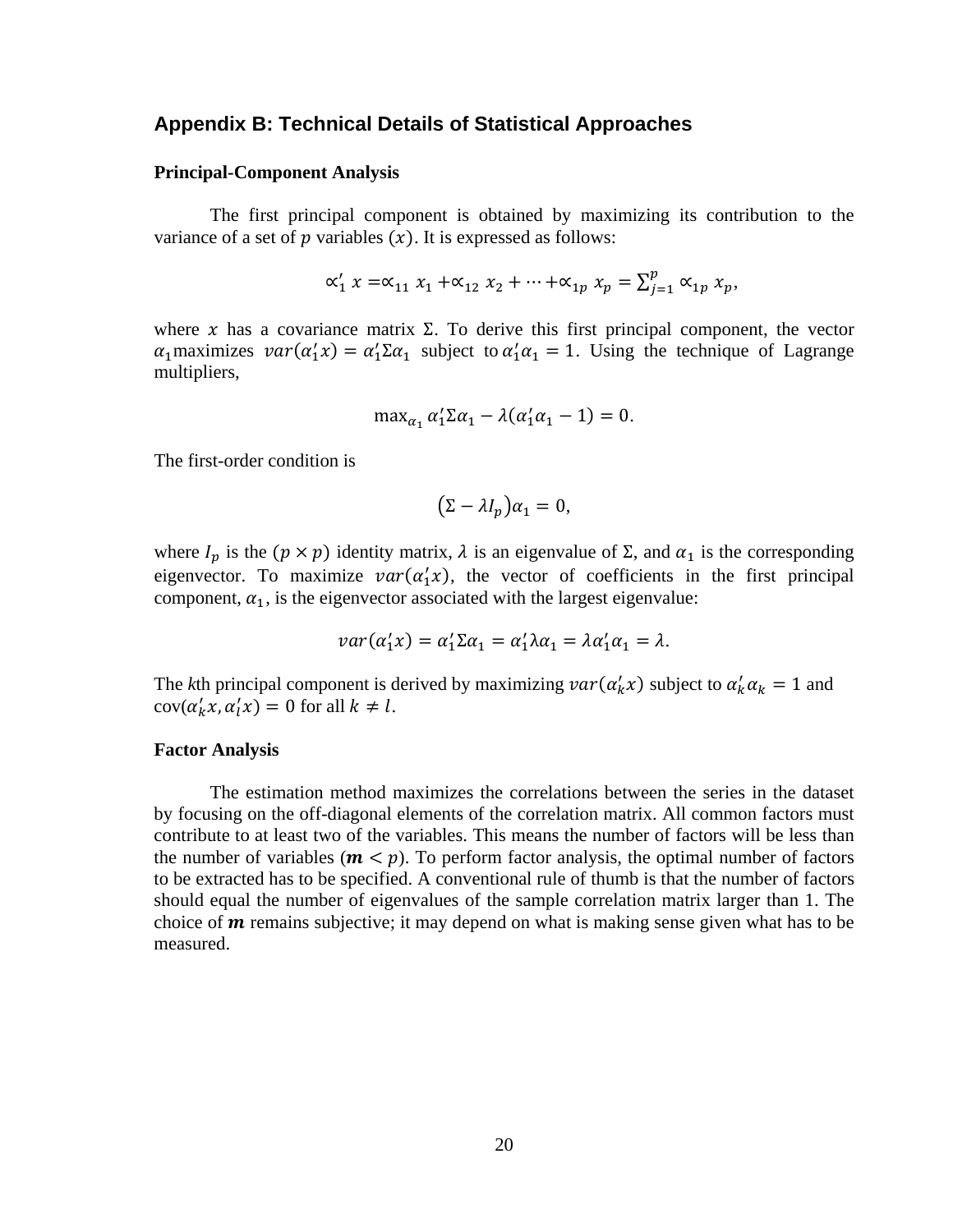The factor model can be presented as follows:

$$
x_1 = \lambda_{11}f_1 + \lambda_{12}f_2 + \dots + \lambda_{1m}f_m + e_1
$$
  
\n
$$
x_2 = \lambda_{21}f_1 + \lambda_{22}f_2 + \dots + \lambda_{2m}f_m + e_2
$$
  
\n
$$
\vdots
$$
  
\n
$$
x_p = \lambda_{p1}f_1 + \lambda_{p2}f_2 + \dots + \lambda_{pm}f_m + e_p
$$
  
\n
$$
X = Af + e.
$$

Each variable  $x_k$ , for  $k = 1, ..., p$ , is expressed as a function of the unknown factors,  $f_i$ , for  $j = 1, ..., m$ . A is a  $p \times m$  matrix of factor loadings and **e** is a **p**-vector of specific disturbances, and unique or idiosyncratic factors. Some assumptions are associated with this model:

(i)  $E(e) = 0$ (ii)  $\mathbf{E}(\mathbf{f}) = \mathbf{0}$ (iii)  $\mathbf{E}(\mathbf{x}) = \mathbf{0}$ (iv)  $\mathbf{E}[\mathbf{e}\mathbf{e}'] = \mathbf{\Psi}$  (diagonal) (v)  $\mathbf{E}[\mathbf{f}\mathbf{e}'] = \mathbf{0}$  (a matrix of zeros) (vi)  $\mathbf{E}[\mathbf{f}\mathbf{f}'] = \mathbf{I}$  (an identity matrix).

Assumption (i) is standard in most statistical models; (ii) and (iii) are convenient for the estimation of the model; (iv) and (v) are fundamental assumptions for any factor models. Finally, (vi) can be relaxed, since common factors do not necessarily need to be orthogonal; they can be correlated once a rotation is applied. This is explained in the next few lines.

The estimation of the factor model is usually done in two steps using the maximum likelihood method. First, we estimate the parameters of  $\Lambda$  and  $\Psi$  by calculating the covariance matrix for both sides of the model above:

$$
\Sigma = \Lambda \Lambda' + \Psi.
$$

It is clear from this equation that there is no unique solution. Both  $\Lambda$  and  $\Lambda^*$  are possible solutions for  $\Lambda^* = \Lambda T$  and any orthogonal matrix T:

$$
\Lambda^* \Lambda^{*'} = (\Lambda T)(\Lambda T)'
$$
  
=  $\Lambda T T' \Lambda'$ ,  
=  $\Lambda \Lambda'$ .

Restrictions are then imposed on  $\Lambda$  to find a unique initial solution, and then a rotation is applied using the matrix T. The rotation changes the factor loadings, but it does not affect the statistical properties of the model. Again, the choice of the rotation criteria involves some subjectivity. In general, one looks for factors that are the easiest to interpret.